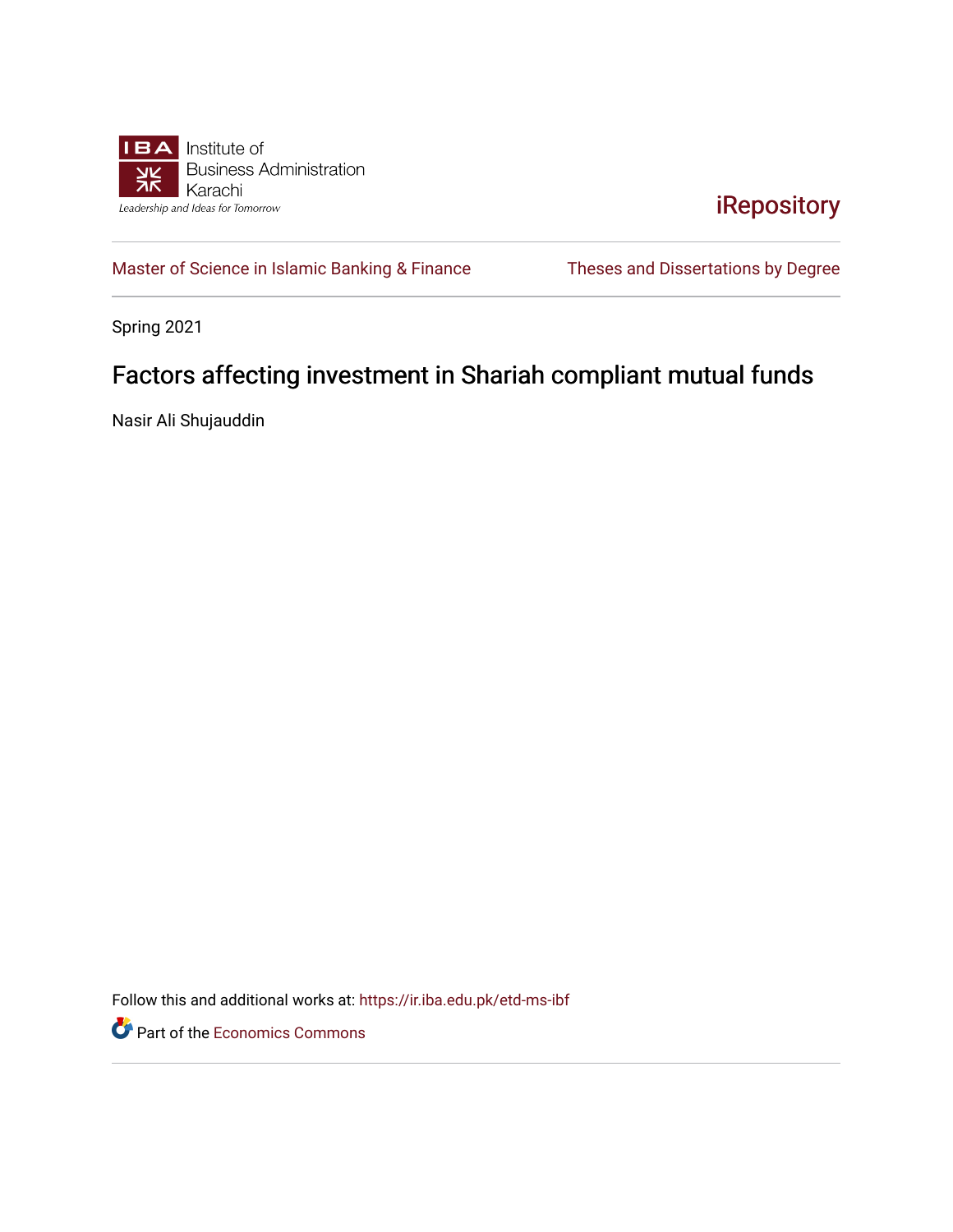

# **FACTORS AFFECTING INVESTMENT IN SHARIAH COMPLIANT MUTUAL FUNDS**

This Research Project is submitted to the Department of Finance as partial fulfillment of Master of Science in Islamic Banking & Finance degree

by

**Nasir Ali Shujauddin**

Supervised by

**Haroon Tabreze** 

Faculty Member, Adjunct Faculty & Chairperson - Accounting Law Department of Accounting & Law Institute of Business Administration Karachi, Pakistan

Spring Semester 2021 Institution of Business Administration (IBA), Karachi, Pakistan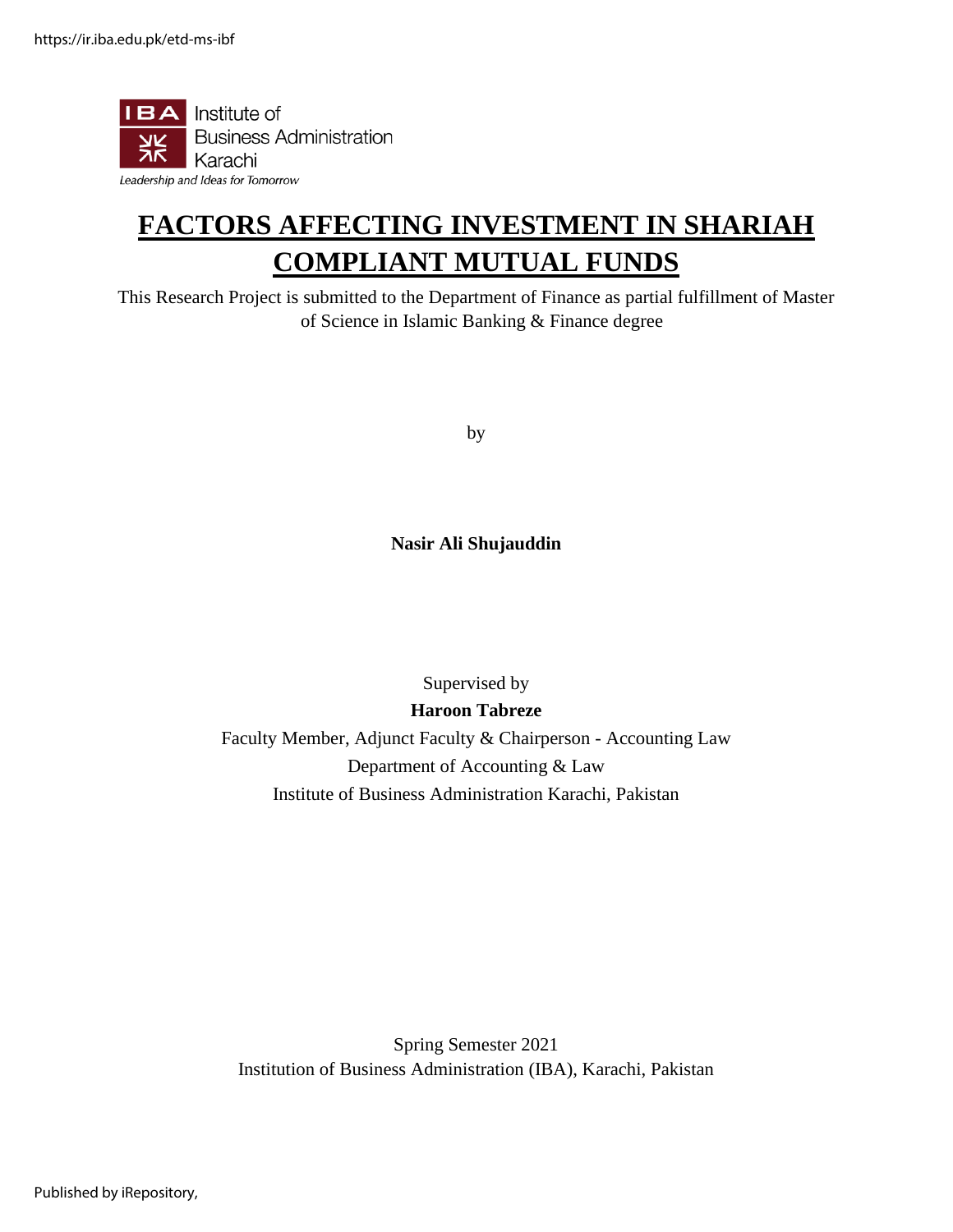

## **FACTORS AFFECTING INVESTMENT IN SHARIAH COMPLIANT MUTUAL FUNDS**

This Research Project is submitted to the Department of Finance as partial fulfillment of Master of Science in Islamic Banking & Finance degree

by

#### **Nasir Ali Shujauddin**

(Student Number: 13679)

**Committee:**

#### **Haroon Tabreze**

Supervisor Department of Accounting & Law Institute of Business Administration Karachi, Pakistan

> Spring Semester 2021 Institution of Business Administration (IBA), Karachi, Pakistan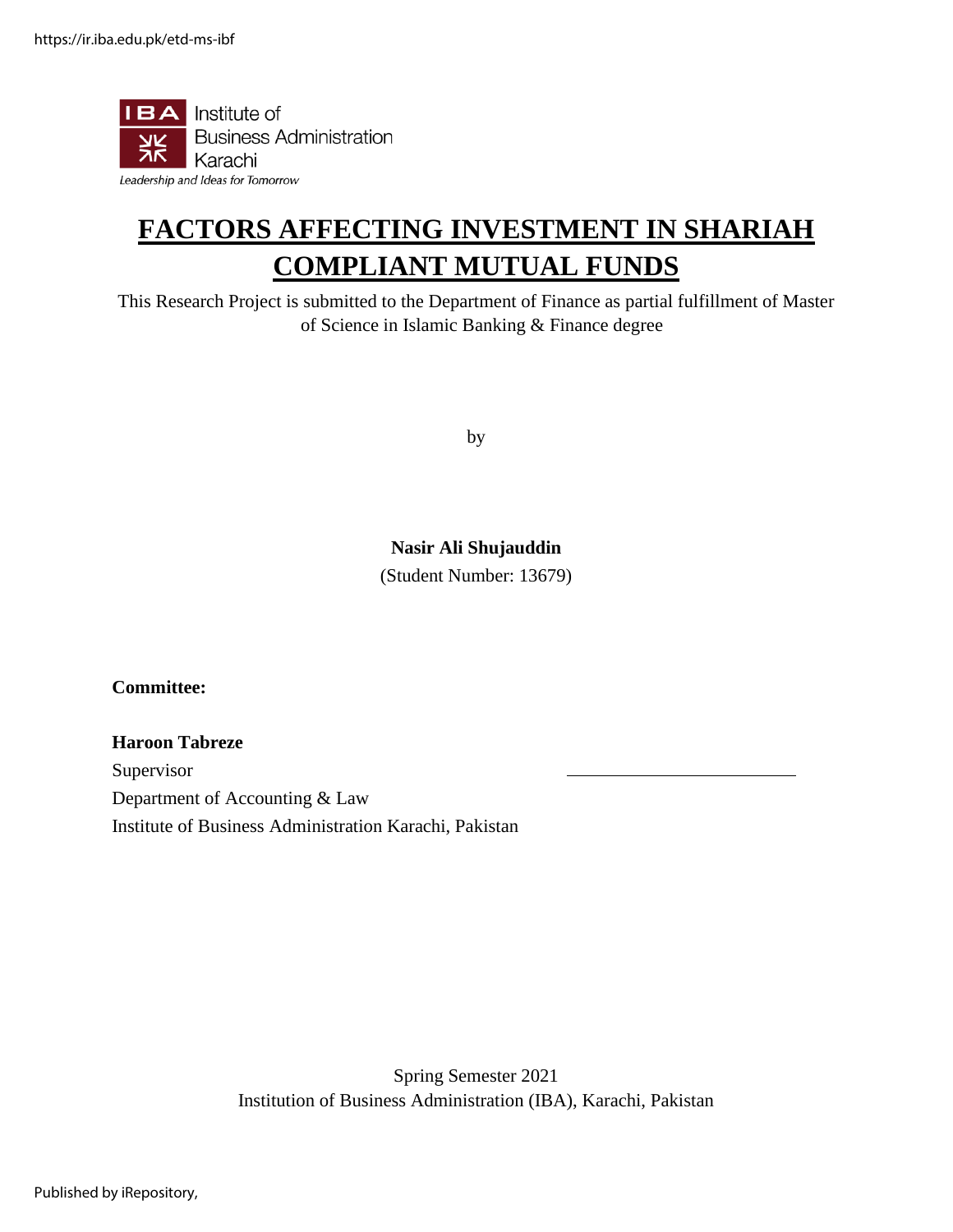Copyright: **Nasir Ali Shujauddin**, 2021 All rights reserved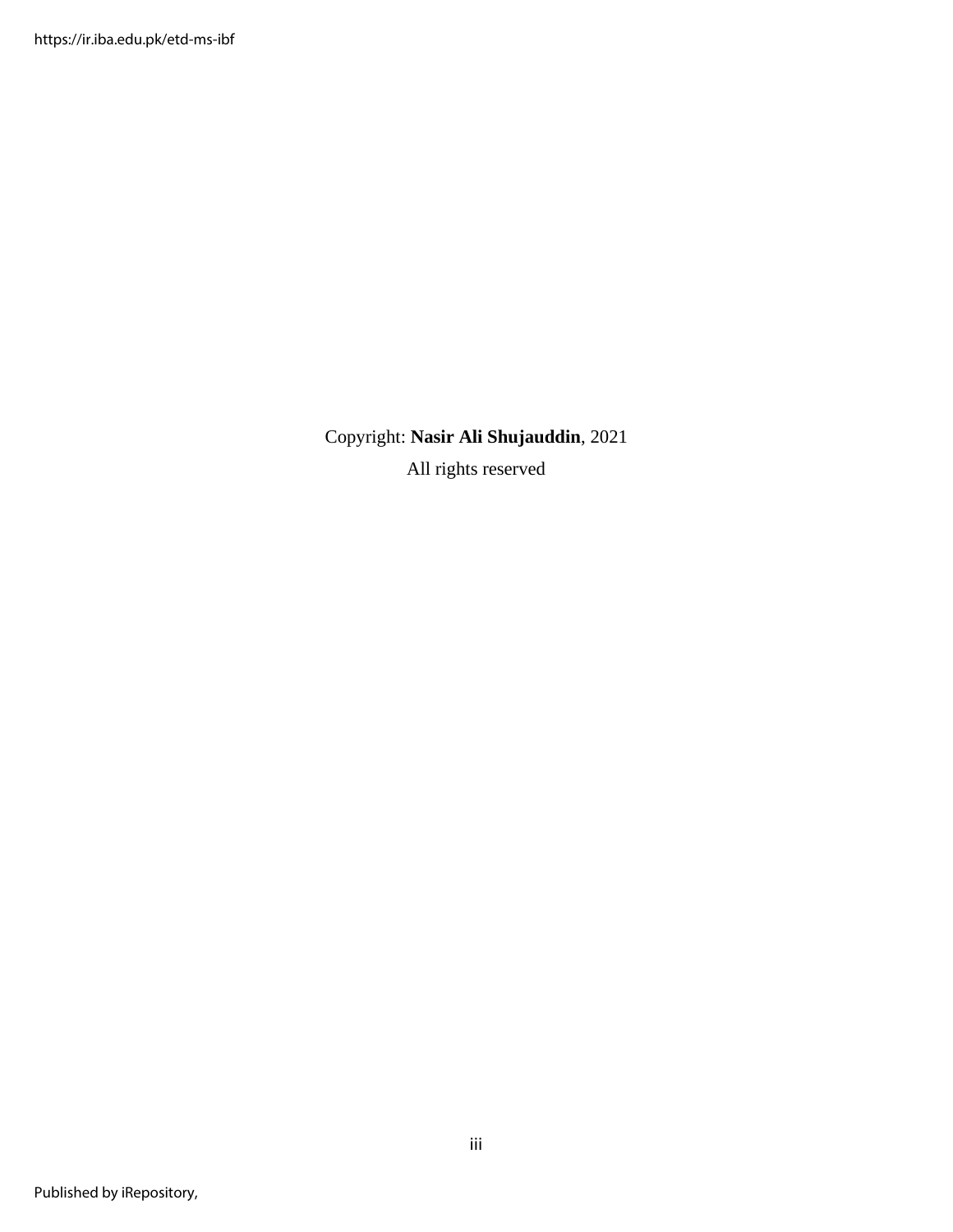### **Table of Contents**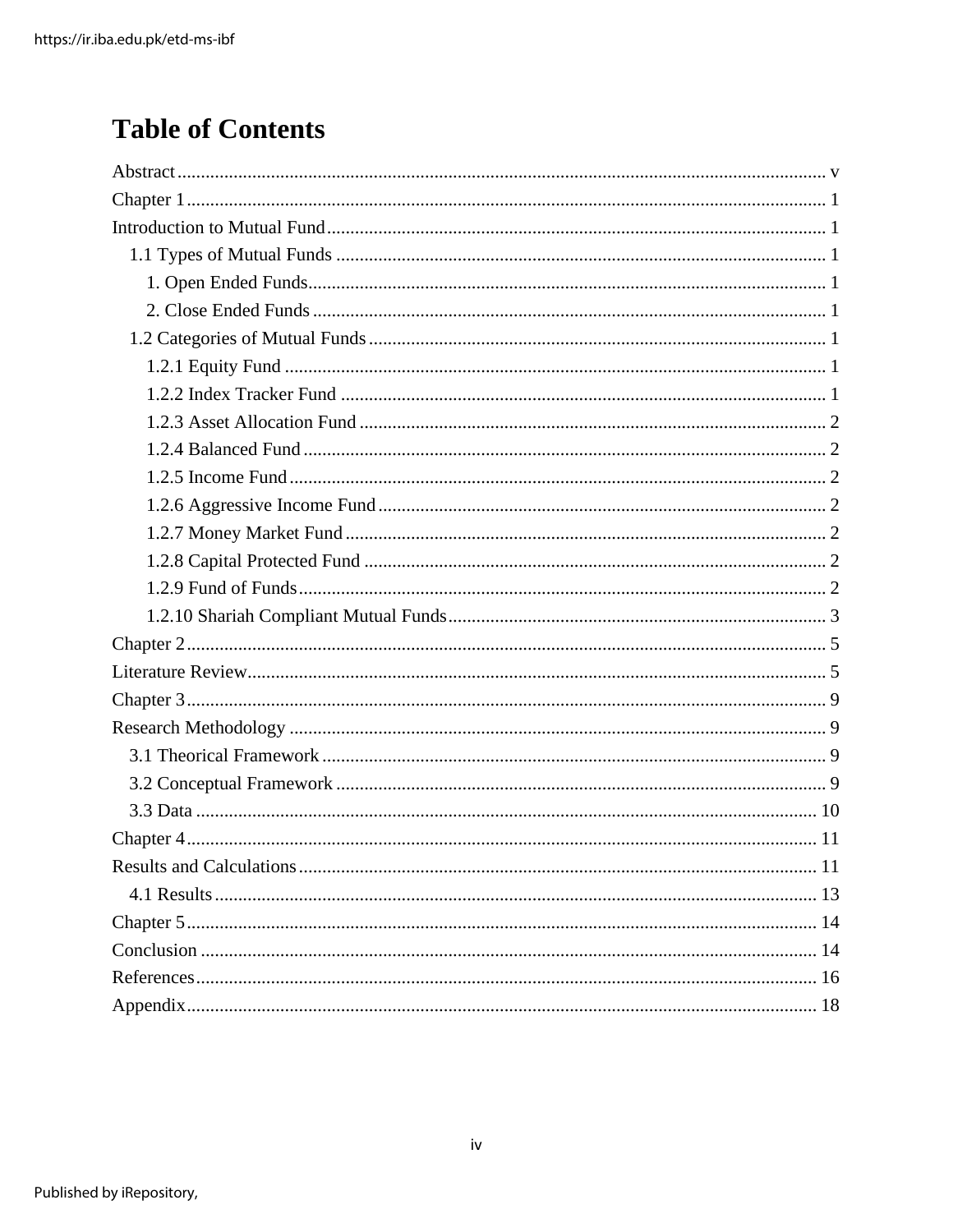### <span id="page-5-0"></span>**List of Tables**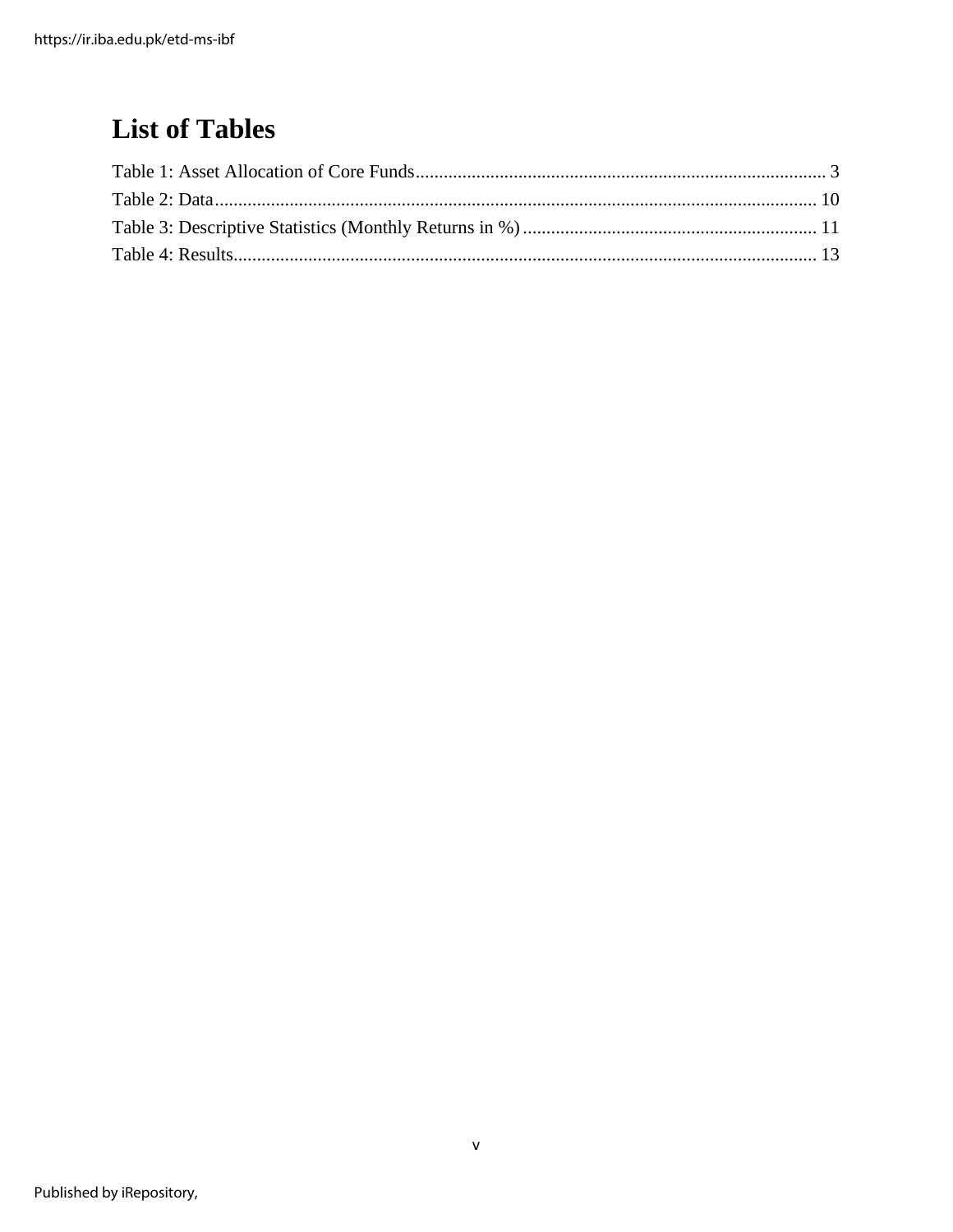https://ir.iba.edu.pk/etd-ms-ibf

### **Abstract**

In Pakistan, Mutual Funds are becoming one of the preferred investments for those investors who don't have expertise to efficiently manage their wealth and reduce tax liabilities associated with their profit. Businesses invest in mutual funds to reduce their corporate tax liability and individual investors invest in mutual funds to maintain value of money against inflation with tax rebate benefit.

Mutual Funds play vital role in the economic development of a country. Its active involvement can be witnessed through the dominant presence in the fixed income as well as overall capital markets. Mutual funds are very active in the stock markets by way of ensuring stability as a supplier of large funds through steady absorption of floating stocks.

Mutual Fund industry was started with the setting up of National Investment Unit Trust in 1962 by the Government of Pakistan. It monopolized the market till 1983 after which, considerable growth was seen by entry of many private sector institutions in this industry. Currently, there are 20 Asset management companies in Pakistan with more than 346 schemes; including dedicated and pension funds, which are working in mobilizing the funds of investors for investment purposes.

By increasing awareness and gaining investor's confidence, Mutual Funds have long played an important role in the performance of capital markets. This helped gradually counter the critics of market depth, as new entrants aided diversity to investment outlook. The aim of this study is to examine the factors affecting investment in shariah compliant mutual funds in Pakistan. These factors examine the relationship between risk and the return, impact of change in interest rate and inflation rate and change in cash flows on asset allocation, overall performance and growth of the fund.

*Keywords:* AMC - Asset Management Company, AUM - Asset Under Management, SECP - Securities and Exchange Commission of Pakistan, MUFAP - Mutual Funds Association of Pakistan, KSE - Karachi Stock Exchange, KMI - KSE Meezan Index, KIBOR - Karachi interbank offered rate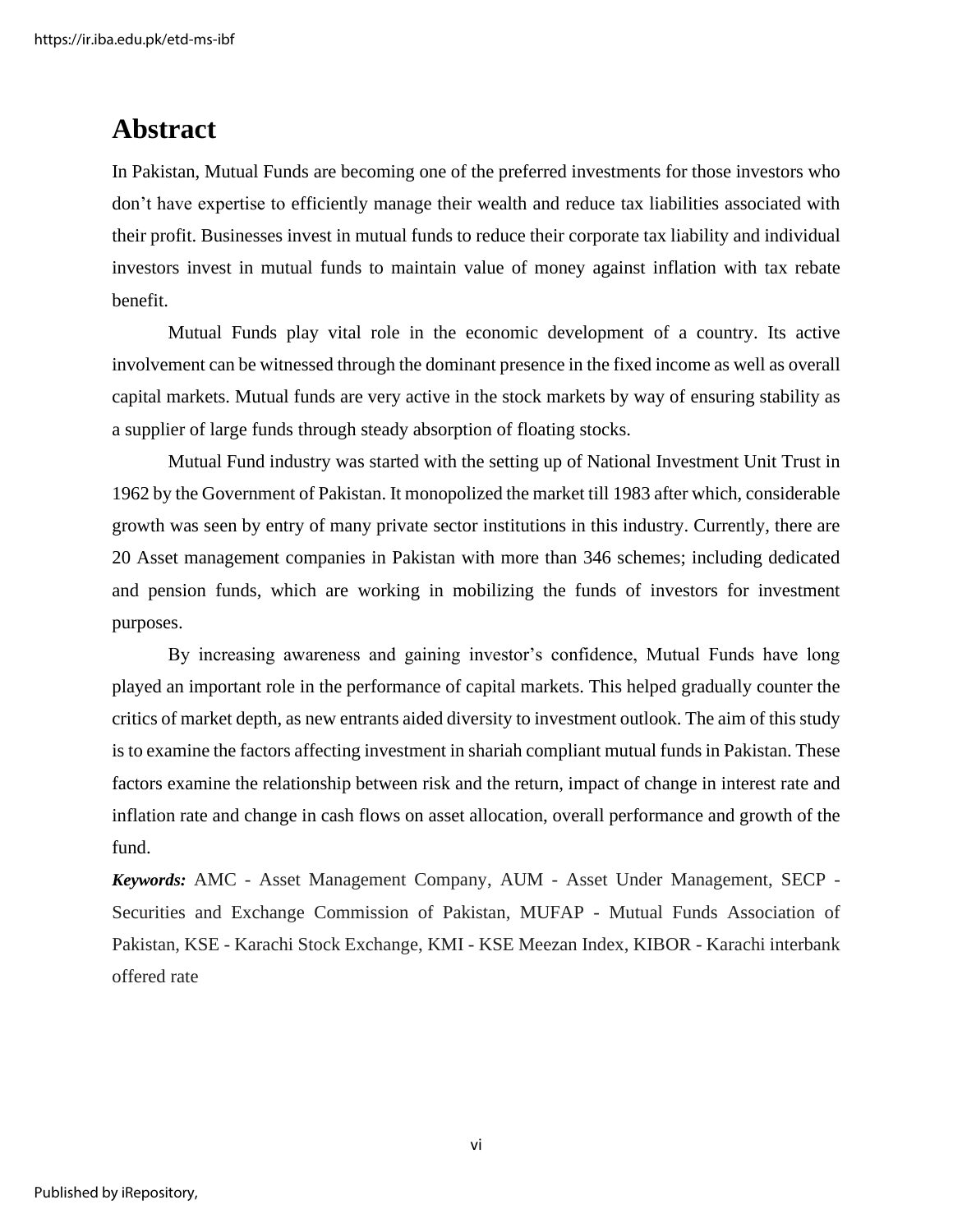## <span id="page-7-0"></span>**Chapter 1**

### <span id="page-7-1"></span>**Introduction to Mutual Fund**

Mutual fund is a scheme structured by asset management companies (AMCs) under the guidelines of Securities and Exchange Commission of Pakistan (SECP) that offers investors to pool their wealth under and under the management of specialized fund managers.

Asset Management Companies offer multiple schemes that cater to different investment objectives of investors according to their risk appetite and required rate of return.

Investors have the opportunity of take investment exposure in a diversified pool of securities with a minimum amount without any binding of holding period.

### <span id="page-7-2"></span>**1.1 Types of Mutual Funds**

Based on the structure, there are two main types of Mutual funds.

- 1. Open Ended
- 2. Close Ended

#### <span id="page-7-3"></span>**1. Open Ended Funds**

In open ended funds, there is no concept of authorized and paid-up capital. AMC doesn't have any cap on issuance of units against investments. Open ended funds can buy and sell directly from AMC and their designated agents/distributors.

#### <span id="page-7-4"></span>**2. Close Ended Funds**

Close ended funds initial launch through an Initial Public Offering (IPO) but after the IPO, the investor can buy and sell from the Stock exchange at the prevailing market rate. In closed ended funds, issued size of the scheme is restricted.

#### <span id="page-7-5"></span>**1.2 Categories of Mutual Funds**

#### <span id="page-7-6"></span>**1.2.1 Equity Fund**

The primarily focus to earn inflation adjusted return through investment in equity securities with the aim for maximum capital appreciation over the long term. As per regulations, it is mandatory for an equity fund to maintain a daily average exposure of 70% of net assets in equities on a quarterly average basis (calculated daily).

#### <span id="page-7-7"></span>**1.2.2 Index Tracker Fund**

It tracks composition of securities listed on an index by reducing tracking error to the maximum extent possible while offering similar return to the investors. As per regulation, index funds must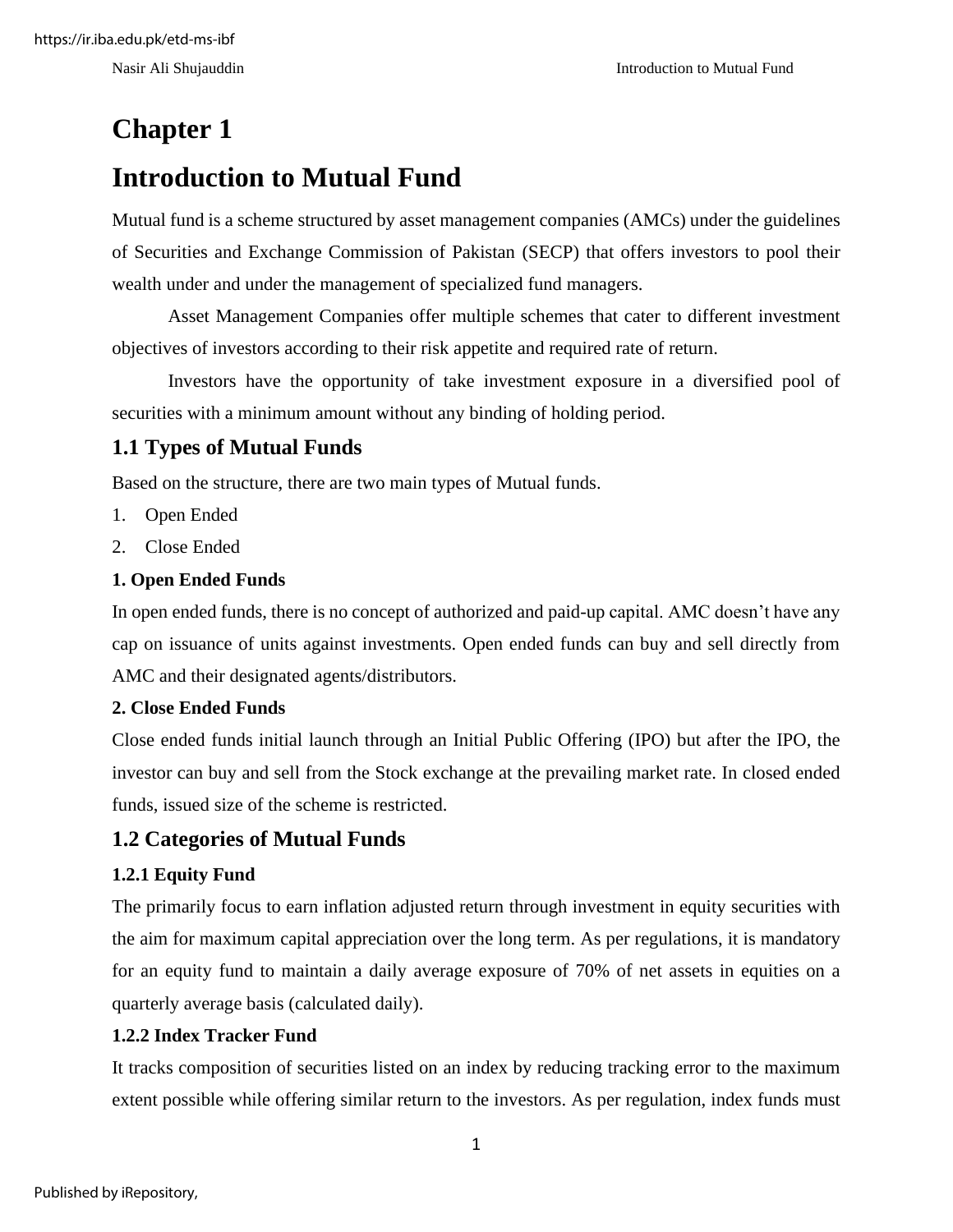stay invested at a daily average of 85% of net assets in equities on monthly average basis (calculated daily).

#### <span id="page-8-0"></span>**1.2.3 Asset Allocation Fund**

This type of fund can diversify its exposure in multiple asset classes as per defined exposure limits in the fund's offering document.

#### <span id="page-8-1"></span>**1.2.4 Balanced Fund**

This fund creates an optimum composition of bonds and stocks, thereby striking the right balance between equity and debt securities.

#### <span id="page-8-2"></span>**1.2.5 Income Fund**

Income Funds invest in medium to long term money market and debt instrument based on interest rate outlook of the fund manager. The fund strives to offer a steady stream of fixed income to its unit holders.

#### <span id="page-8-3"></span>**1.2.6 Aggressive Income Fund**

These invest in medium to low rated debt instruments to generate high returns within fixed income securities.

#### <span id="page-8-4"></span>**1.2.7 Money Market Fund**

These generate reasonable returns with low risk and provide liquidity by investing in money market instruments. These are mainly designed to address and cater to short term liquidity management.

#### <span id="page-8-5"></span>**1.2.8 Capital Protected Fund**

These funds guarantee the initial principal amount with any capital gain which may accrue at the end of a specified period by applying the Constant Proportion Portfolio Insurance (CPPI) or Net present value (NPV) model.

#### <span id="page-8-6"></span>**1.2.9 Fund of Funds**

Under this structure, these funds invest in multiple other funds to offer exposure of different category of funds under one product.

Regulations allow the offering of all these funds in both conventional and shariah compliant categories.

Following table gives a brief overview about mutual funds' investments and compositions.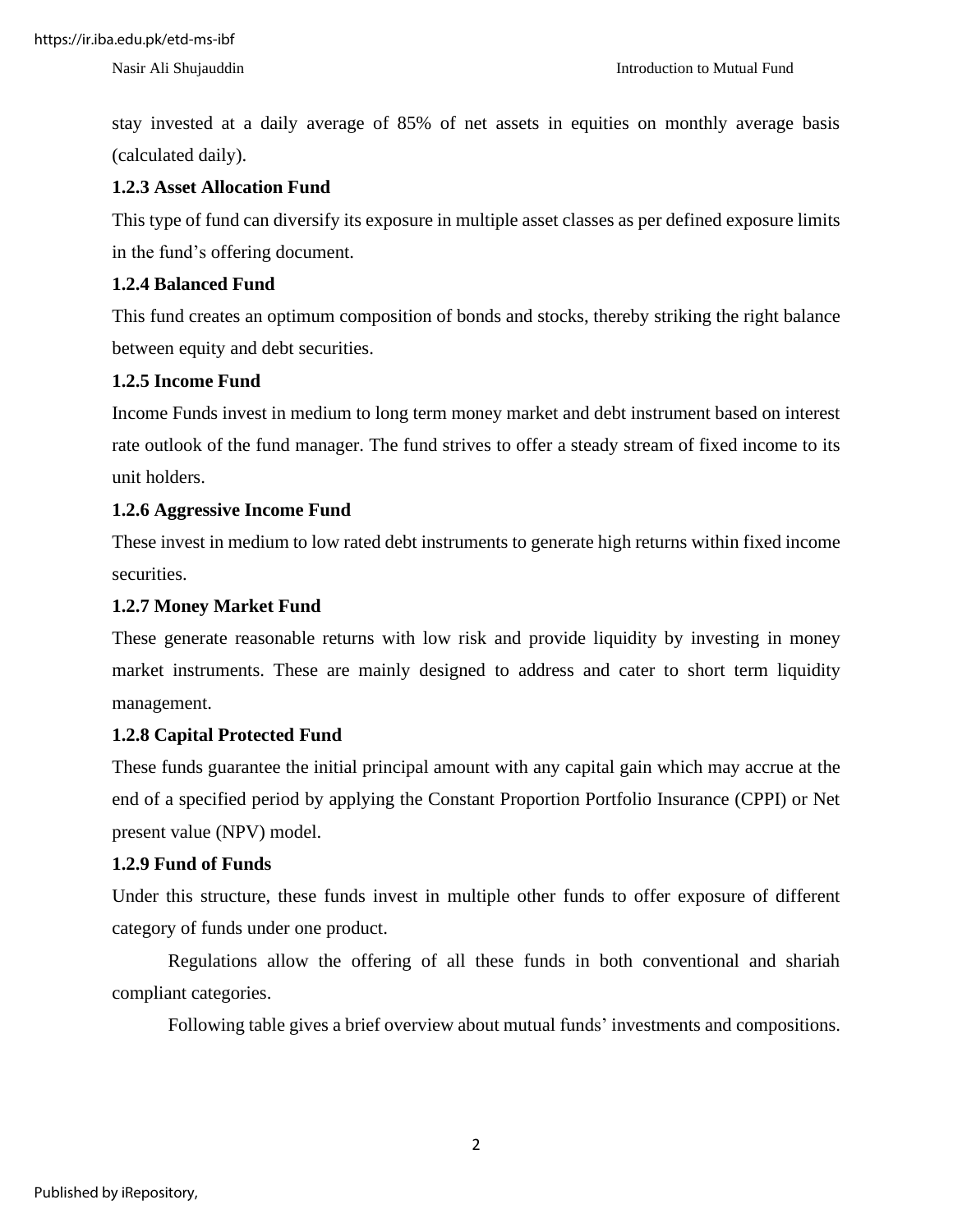<span id="page-9-1"></span>

| <b>Details Of Investments</b>                                                                                         | <b>Money</b><br><b>Market</b> | <b>Balanced</b><br><b>Income</b>                  |                                              | <b>Equity</b>                 | <b>Asset</b><br><b>Allocation</b>                                            |
|-----------------------------------------------------------------------------------------------------------------------|-------------------------------|---------------------------------------------------|----------------------------------------------|-------------------------------|------------------------------------------------------------------------------|
| Cash/T-Bills less than 90<br>days maturity                                                                            | 0%-100%                       | 25%-100%<br>10%-70%                               |                                              | $0\% - 30\%$                  | 10-100%                                                                      |
| Govt. Securities/ TDRs /<br>Money Market Placements<br>COD/<br>including<br>COM/<br>Reverse Repo, Commercial<br>Paper | 0%-100%                       | $0\% - 75\%$                                      | $0\% - 60\%$                                 | N <sub>o</sub>                | $0 - 90%$                                                                    |
| CFS/ spread transactions                                                                                              | N <sub>o</sub>                | $0\% - 40\%$                                      | $0\% - 25\%$                                 | N <sub>o</sub>                | $0 - 40%$                                                                    |
| <b>TFCs/Sukuks</b>                                                                                                    | N <sub>o</sub>                | 0% - 75%                                          | $0\% - 60\%$                                 | N <sub>o</sub>                | 0-90%                                                                        |
| <b>Listed Equities</b>                                                                                                | N <sub>o</sub>                | N <sub>o</sub>                                    | 30%-70%                                      | At least<br>70% on<br>average | $0 - 90%$                                                                    |
| Minimum<br>Credit<br>Rating<br>Instrument                                                                             | AA                            | BBB-                                              | $A-$                                         | <b>Not</b><br>Applicable      | BBB-                                                                         |
| Minimum<br>Credit<br>Rating<br>Bank/DFI                                                                               | AA                            | BBB-                                              | $AA-$                                        | <b>Not</b><br>Applicable      | BBB-                                                                         |
| Minimum<br>Credit<br>Rating<br>NBFC/Modarba                                                                           | <b>AAA</b>                    | BBB-                                              | AA                                           | <b>Not</b><br>Applicable      | BBB-                                                                         |
| Time to Maturity of a single<br>asset                                                                                 | Max 6<br>Months               | No limit on<br>time to<br>maturity                | <b>Not</b><br>Applicable                     | <b>Not</b><br>Applicable      | No limit on<br>time to<br>maturity                                           |
| Weighted Average Time to<br>Maturity of Fund                                                                          | Max 90<br>Days                | Max 4<br>years<br>excluding<br>Govt<br>Securities | Max 2 years<br>(of non-<br>equity<br>assets) | <b>Not</b><br>Applicable      | Max 4 years<br>excluding<br>Govt.<br>Securities (of<br>non-equity<br>assets) |

| <b>Table 1: Asset Allocation of Core Funds</b> |
|------------------------------------------------|
|------------------------------------------------|

#### <span id="page-9-0"></span>**1.2.10 Shariah Compliant Mutual Funds**

The global development in Islamic Banking and Financial by leaps and bounds has created a demand for Shariah Compliant products in different financial markets. The mutual fund market has also experienced a similar level of demand gap and has designed mutual fund investment products to cater to this growing demand. These funds are like conventional mutual funds except that they require certain conditions to be met as defined in Islamic Financial rules. In order to be qualify as a part of the Islamic portfolio, a stock of a company requires to fulfil stock screening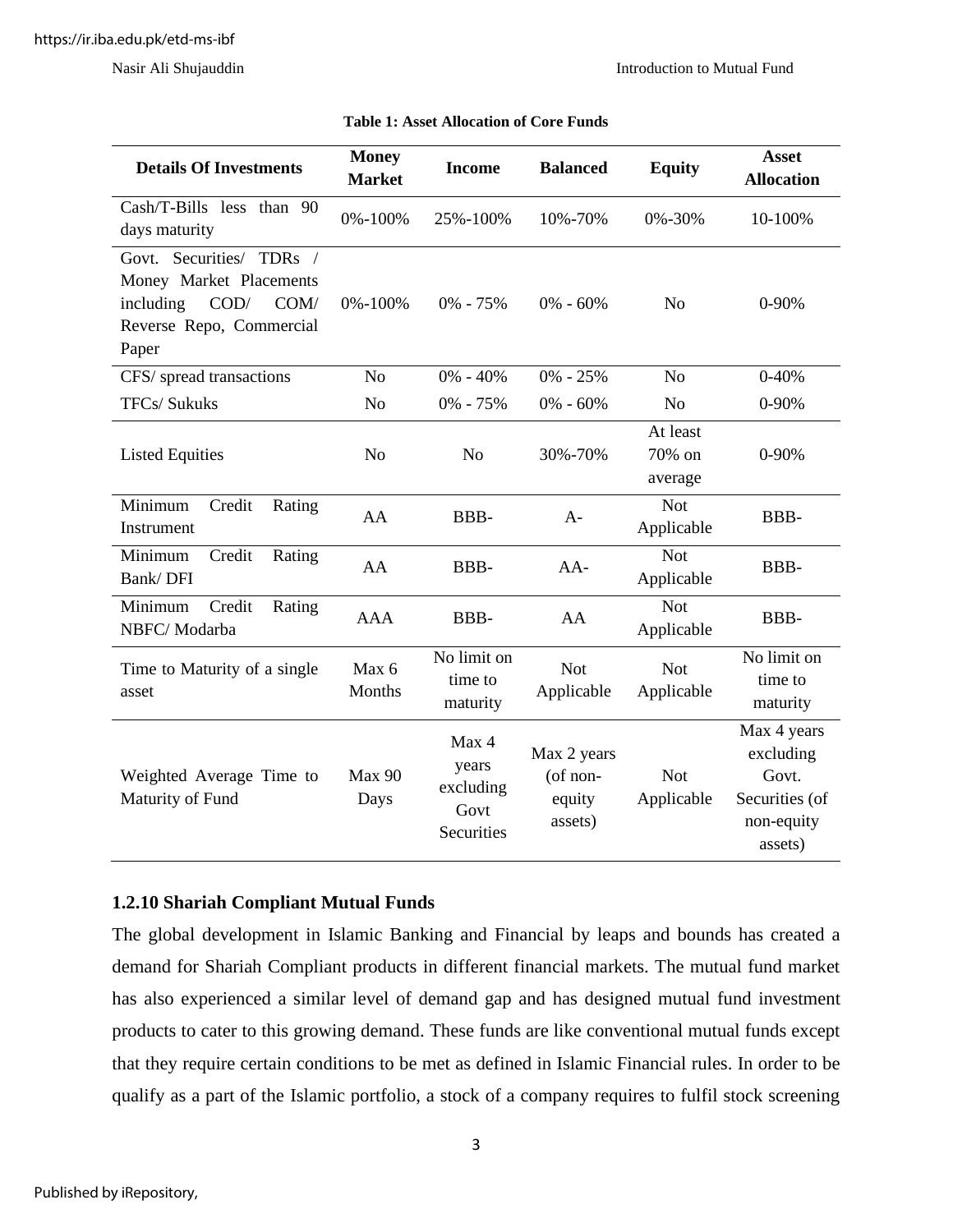criteria constituted by Karachi Meezan Index 30 (KMI 30). This stock screening criterion consist of six conditions. First, the core business of the investee company should be Halal for e.g., Automobile, Manufacturing, Textile etc. In addition, the interest-bearing debt (e.g., Bonds, TFC's, Commercial Paper, Conventional Bank loans, Finance Lease etc.) to asset ratio should be less than 37 %. Also, Non-Compliant Investment (e.g., Investment in T-Bills, PIBs, Conventional Mutual Funds, Conventional Money Market Instrument, etc.) to total asset ratio should be less than 33%. Further, Non-Compliant Income (e.g., Income from gambling, income from interest-based transactions, income from Gharar based transactions i.e., derivatives, insurance claim reimbursement from a conventional insurance company, any penalty charged on late payment in credit sale etc.) to Total Revenue (Gross revenue + any other income by the company) ratio should be less than 5%.Illiquid Asset (e.g., Inventory of raw material, work in process, all fixed asset, stock in trade etc.) to Total Asset ratio should be at least 25%. Finally, Market price per share should be at least equal to or greater than net liquid asset per share.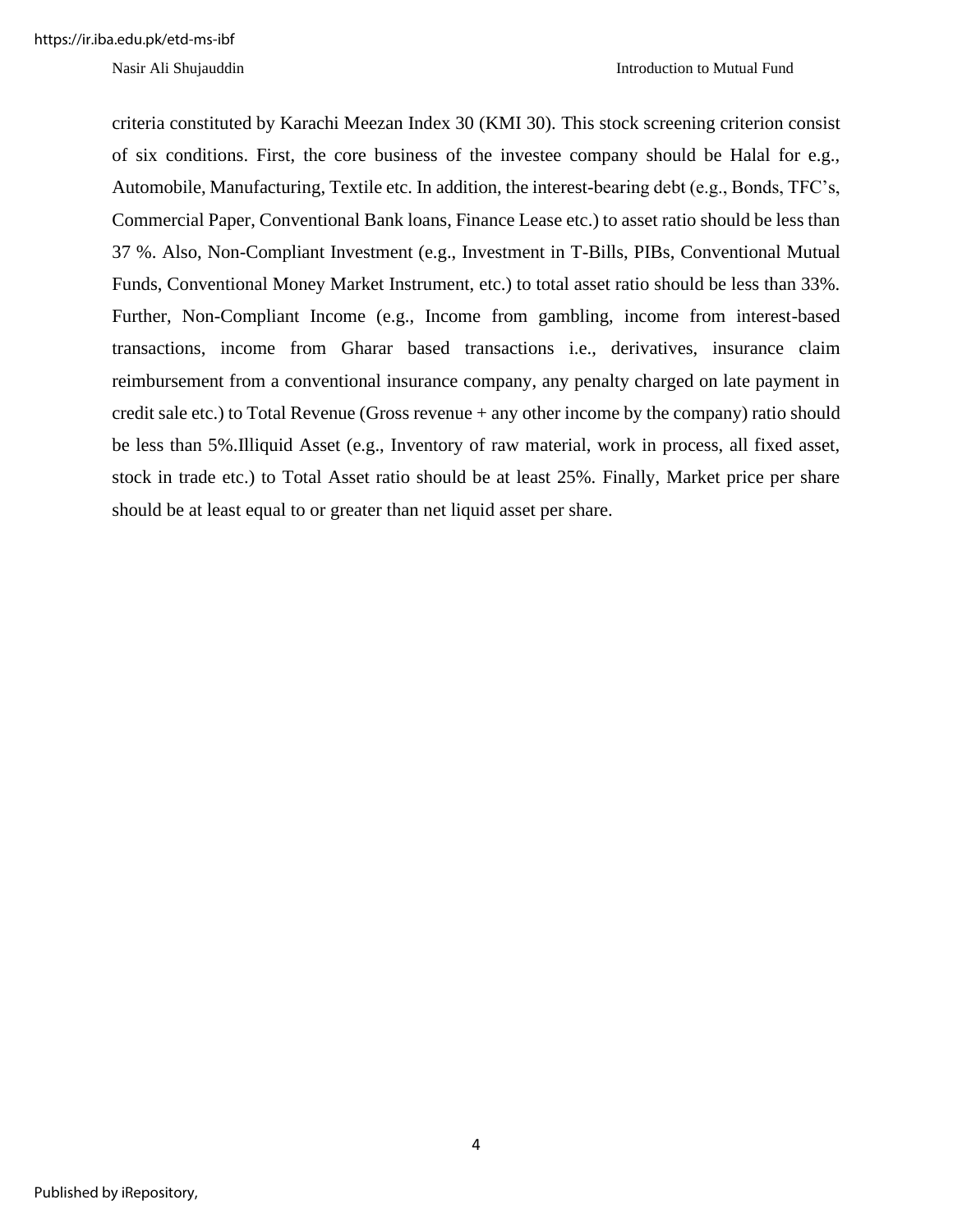Nasir Ali Shujauddin Literature Review

# <span id="page-11-1"></span><span id="page-11-0"></span>**Chapter 2 Literature Review**

There is extensive research on mutual funds all over the world but in Pakistan there is a great potential for research in this area. For deciding the various parameters to conduct the present study, an intensive review of the research work and other published literature available on mutual funds was made. It helped us to establish a gap between present and future research.

For the developed economies, a number of scholars have empirically investigated the link between open-ended fund performance and its qualities over various time periods. William F. Sharp (1966) gave a measure for evaluation of the performance of a portfolio that was a risk adjusted measure in which the risk free return was adjusted over the risk free rate by standard deviation of returns. Jack L. Treynor suggested a new measure of the performance of mutual funds, which was based on modern portfolio theory. This measure includes systematic risk. Michael C. Jensen (1967) considered contributions of funds manager ability to forecast funds return to evaluate the performance of mutual fund. In this model he measured extra return over the expected return. The premium was for the systematic risk. Eugene F.Fana (1972) suggested a measure which incorporate all the risks in an investment. He then further segregated these risks, and calculated the impact of each risk on the return. According to Freeman and Brown (2001) and Ang et al (1998) Mutual fund advisory and management fee is high which create concern of conflict between the Mutual Fund board and asset management and such increase in fund Management fee negatively affects the investor's motivation. S. Nargah Rao (2002) evaluated the performance of Indian mutual fund in a bear market. He used Relative performance index, Treynor's Ratio; Risk and Return Analysis, Sharpe Ratio, Fama's measure and Jensens's measure. According to his conclusions medium term, Debt funds were best performing funds.

The link between the fund's net asset and its return may be used to assess the impact of fund size on its return. According to previous research, the smaller the fund, the higher its operational efficiency. It was discovered that the lowest quartile of US fund size outperformed the other quartiles. The lowest quartile exhibited substantial positive rates of return, as judged by the Jensen Abnormal Performance Index at a 90% significant level, according to the result. Gorman (1991) evaluated small mutual funds perform marginally better than large mutual funds in terms of net assets. These findings suggest that mutual funds soon exhaust economies of scale, resulting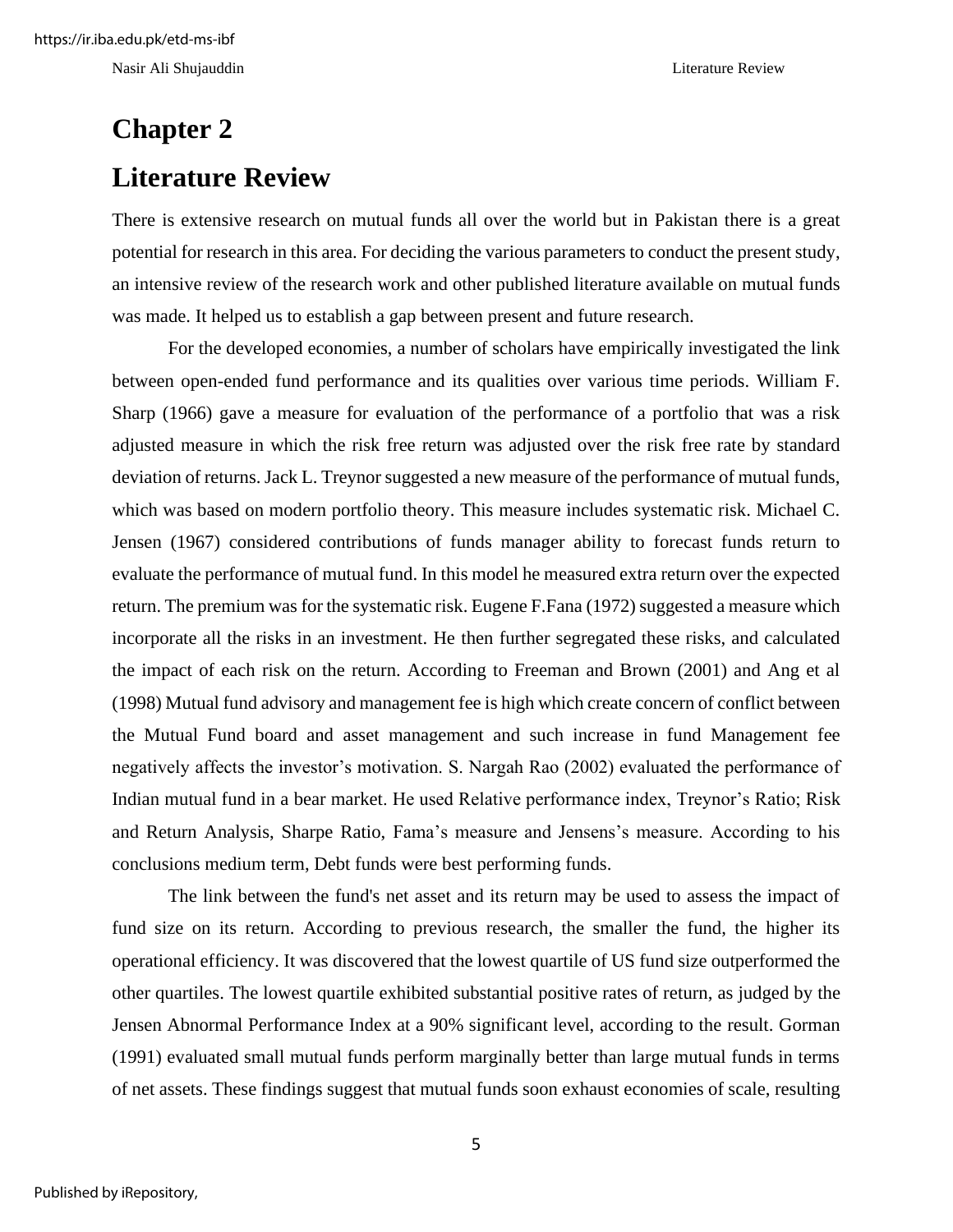Nasir Ali Shujauddin Literature Review

in lower returns. According to these studies, Soderlind et al. (2000) analysed the link between fund performance and fund size in the Swedish market, and it has been found that smaller equity funds produce higher success.

Many scholars have been interested in the constancy of managerial effectiveness. According to the efficient market hypothesis, fund managers should not be able to continuously create positive fund returns over time. The yearly fund returns of US funds were examined, and it was discovered that returns are serially associated with time, refuting the efficient market hypothesis. This research also shows that mutual fund success in the past might be a key factor in predicting future fund results.

Many mutual fund performance studies suggest that actively managed funds do not provide enough returns to pay their costs. As a result, the negative link between fund returns and fund expenditures is one of the most obvious conclusions from past studies. The importance of costs in open-ended funds has also been highlighted by Livingston and O'Neal (1998). Elton et al. (1993) looked at the returns of US mutual funds and discovered that the performance is inversely connected to the amount of fee ratios. Droms and Walker (1995) looked at load, another type of expenditure, by looking at foreign mutual funds by using a combined cross-sectional/time serial regression model to see if load/no-load condition, asset size, expense ratios, and turnover were associated to insensitive and risk-adjusted returns. While using unmodified and risk-adjusted returns, there was no improvement in outcomes between no-load and load funds. McLeod and Mathotra (1995) looked at 12B-1, another type of mutual fund charge, and found that fund managers justify these costs by increasing returns.

A great number of studies have focused on US mutual funds, but the mutual fund business in other emerging nations has just lately caught the interest of scholars. Ramasamy et al. (2003) investigated the relative relevance of several criteria in financial advisers' selection of mutual funds in Malaysia, concluding that consistent previous performance, fund size, and trading costs were the three most important variables in determining investment returns. Narayan (2003) investigated the effectiveness of Indian mutual funds and concluded that, on average, trusts were able to meet investors' expectations by providing excess returns over projected returns based on both systematic risk premium and total risk premium. Furthermore, Mukul and Amarendu (2006)'s study of the Indian pension fund sector stated that India's provident and pension funds need to be more professional and have a better system-wide viewpoint.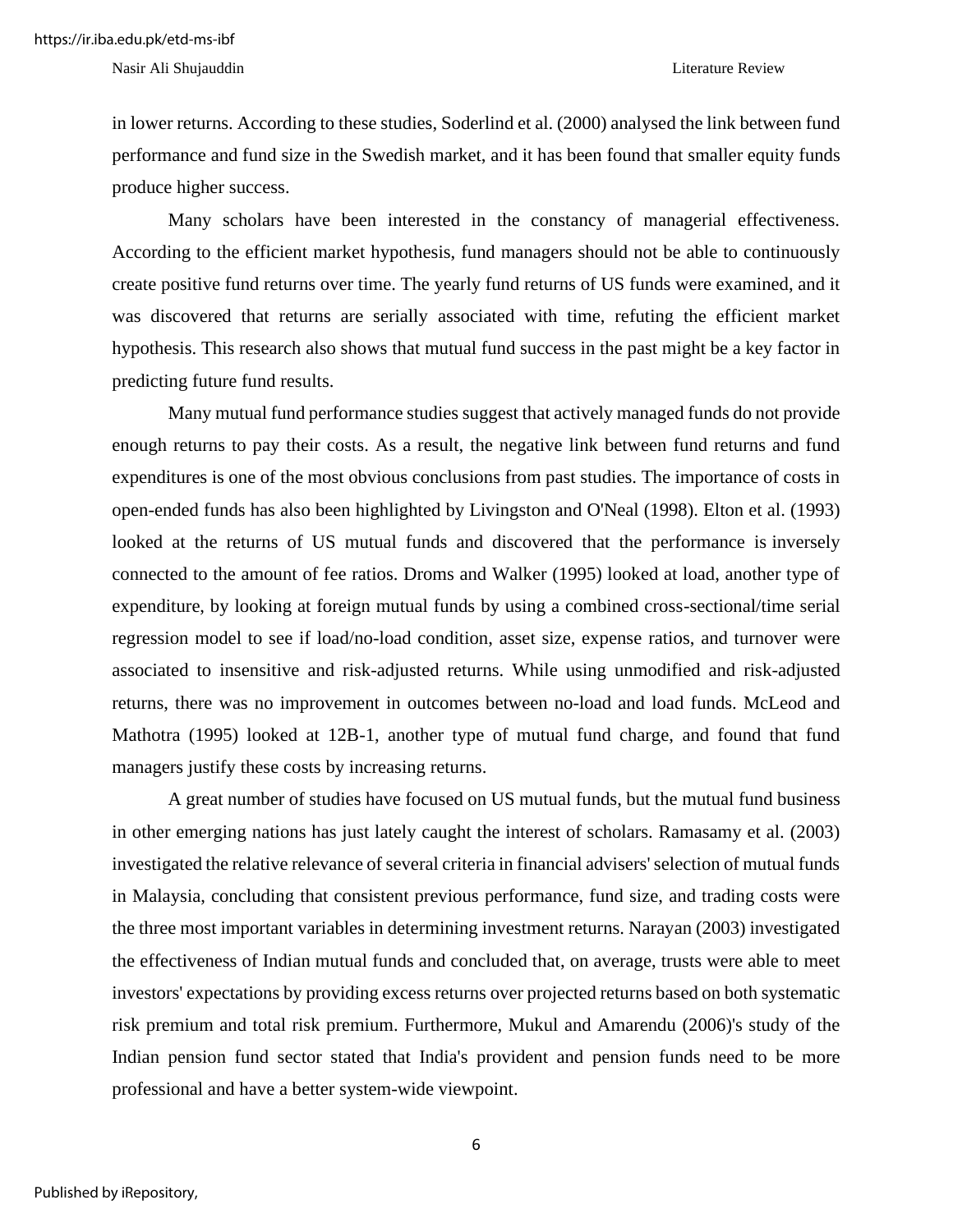Morningstar (2007) gave a method for the evaluation of performance under the Morningstar methodology. Risk adjusted Return which was based on expected utility theory. According to his proposition investor are risk averse so they give up some return in exchange of certain return. Warther (1995) and Ederen and Warner (1999) evaluated the relationship between investment performance and cash flows in and out of mutual funds at the average level of industry. According to his results there is a direct relationship between the investment performance and cash flows into the fund. The underlying cause may be precise or informational effects. Capon, Fitsimons and Prince (1996) evaluated through a survey conducted among investors that past performance is the most important determinant of funds future returns. Berk and Green (2004) evaluated theoretically the relationship between the growth of fund and performance of investment.

Despite the rising interest of academics in mutual funds throughout the world, Pakistan's mutual funds business has been unable to capture their attention, resulting in extremely limited research for the sector. While analyzing the Pakistani mutual fund sector, Cheema and Shah (2006) found that adequate minority investor protection could only be achieved if institutional investors in principle, and mutual funds in specific, play a prominent role in corporate governance.

Lakonishok, Vishny and Shleifer (1992) analyzed the relationship between funds growth and past investment performance. They were of the view that there is a positive correlation between these variables. Kempf, Ber and Ruenzi (2005) study concluded that a fund which constantly perform better and yield higher return will gain the market share and perform up to the mark. Schmidt and Schleef (2001) data from 1997 performed a study in which they calculated the return of the funds which major banks own. According to their results they proved that funds' performance is not effected by ownership of bank as these banks are the agent of funds. So they collect the funds on the bank's behalf and get their commission.

Schooley and Worden (2009) examined the performance of mutual funds. According to the results, wealthy investors do not invest in managed mutual funds but less wealthy investors do invest to get the benefits of diversification and superior information. Ferreira, et. Al (2007) studied the performance of mutual funds using four factor model from 19 countries. According to these results, size of mutual fund do not matter as large funds were better performers. The study also concluded that young funds which invest abroad were also better performers. Rao and Ravindran (2003) studied the performance of mutual funds working in India. They used Treynor Ratio,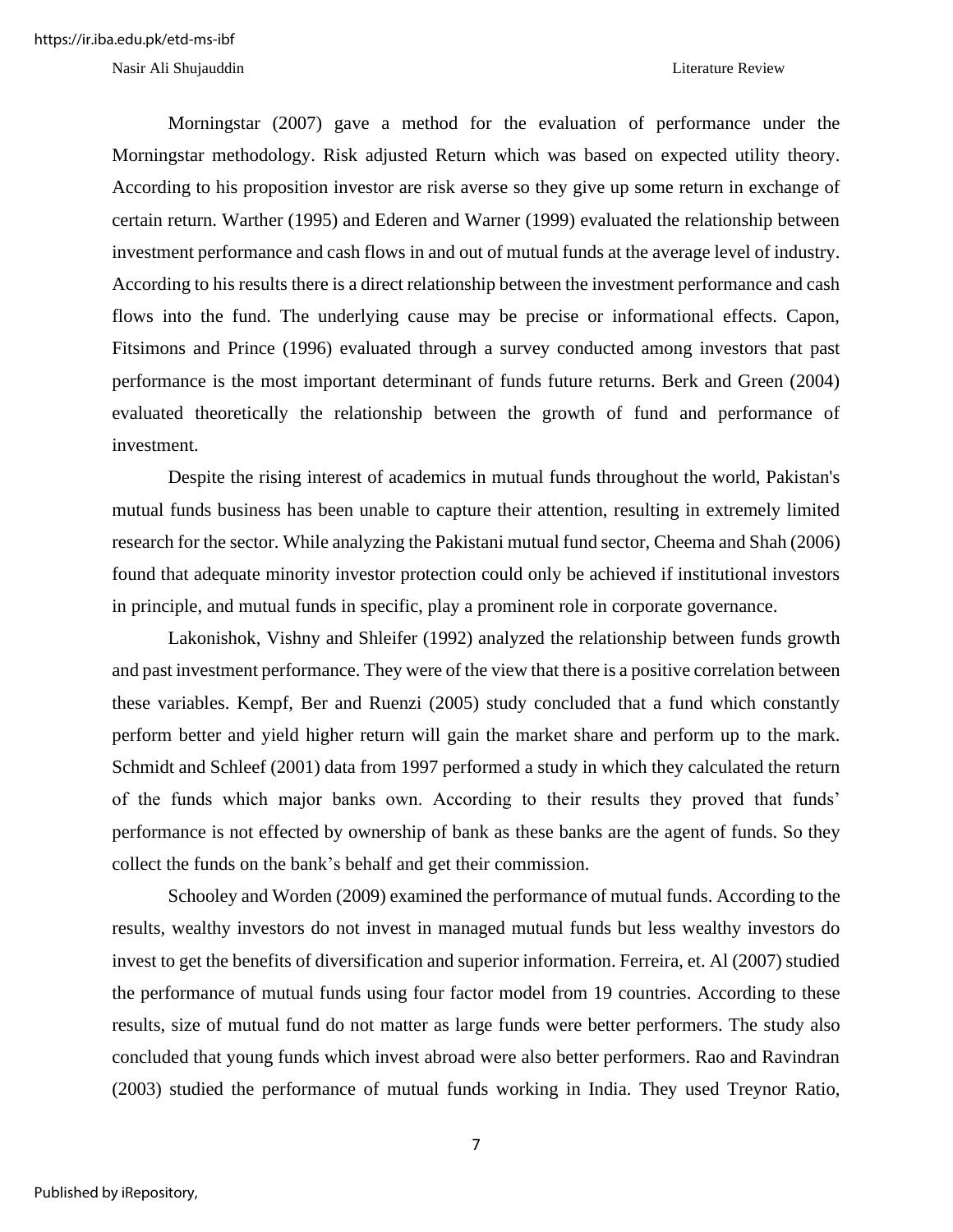Nasir Ali Shujauddin Literature Review

Sharpe Ratio, Risk Return Analysis, Fama and French measures and Jenson measures. Sample of 269 mutual funds was studied and the duration of study was from 1998 to 2002. According to their results, majority of funds were able to generate excess return and they were able to satisfy their investors. Afza and Rauf (2009) evaluated the effectiveness of management of open end mutual funds. They evaluated turnover load, liquidity and age. According to their results, investors should see past performance of mutual funds for making a positive return.

Keshwani (2008) evaluated performance of newly introduced mutual funds. He used Treynor (1965), Sharpe (1966) and Jensen (1967). According to his results, these mutual funds of Pakistan produced negative results for the investors.

A brief review of literature reveals that different combination of variables were used by different authors for explaining the performance of mutual funds but there were not many studies relating to the performance evaluation of mutual funds in Pakistan. However, many studies were conducted in foreign countries like USA, India on performance evaluation of mutual funds of the country. This study uses the methodologies adopted by the other authors to produce empirical findings to contribute to literature.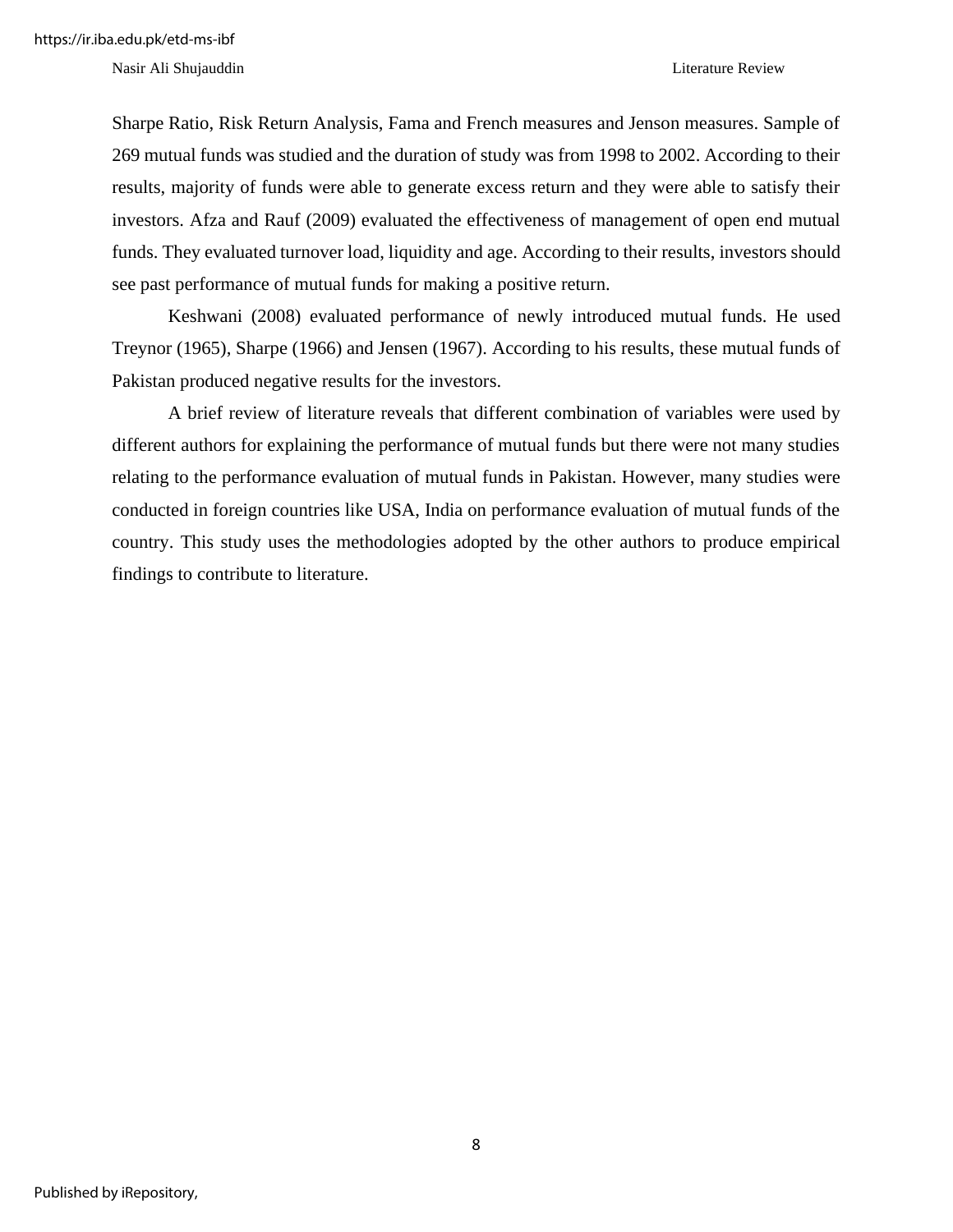# <span id="page-15-1"></span><span id="page-15-0"></span>**Chapter 3 Research Methodology**

### <span id="page-15-2"></span>**3.1 Theorical Framework**

The study focuses on the identification of factors influencing the investment in Islamic Mutual funds. To develop a framework, first step is to decide on factors affecting the investment decision of investors in Mutual Funds that can be retrieved from the global literature and then using data from Pakistan Mutual funds market to develop empirical conclusions.

### <span id="page-15-3"></span>**3.2 Conceptual Framework**

Funds usually aim to entice potential investors by referencing their prior performance. Although previous success does not guarantee or even clearly correlate with future performance, it is frequently used as a starting point in the investing decision-making process as claimed by many authors such as (Sharpe ,1966), (Hendricks et al., 1993), (Malkiel, 1995) and (Carhart, 1997).

Returns on a mutual fund is another factor which helps investors to choose to invest in a funds. Returns on a fund is the change in a fund's net asset value, i.e., the market value of securities the fund holds divided by the number of the fund's shares during a given time period, assuming the reinvestment of all income and capital gains distributions and dividing it by the original net asset value

Risk is another factor that derives the decision-making performance of an investor. Investors are interested in not only the returns of funds, but also the risks taken to achieve those returns. Risk can be defined as the uncertainty of the expected return. Higher returns are demanded by investors, and they receive them implying that both risk and uncertainty are intertwined. The common statistical tool to calculate risk is the standard deviation of fund's returns.

Management effectiveness is another factor that investors consider while evaluating their decision of investing in mutual funds. A number of methods are used by investors to evaluate the management effectiveness of a fund. Most used statistical tools used are Sharpe Ratio, Treynor Ratio and Jensen Alpha.

To constitute our results, we use abovementioned factors on our data set and evaluate the performance of selected Islamic mutual funds.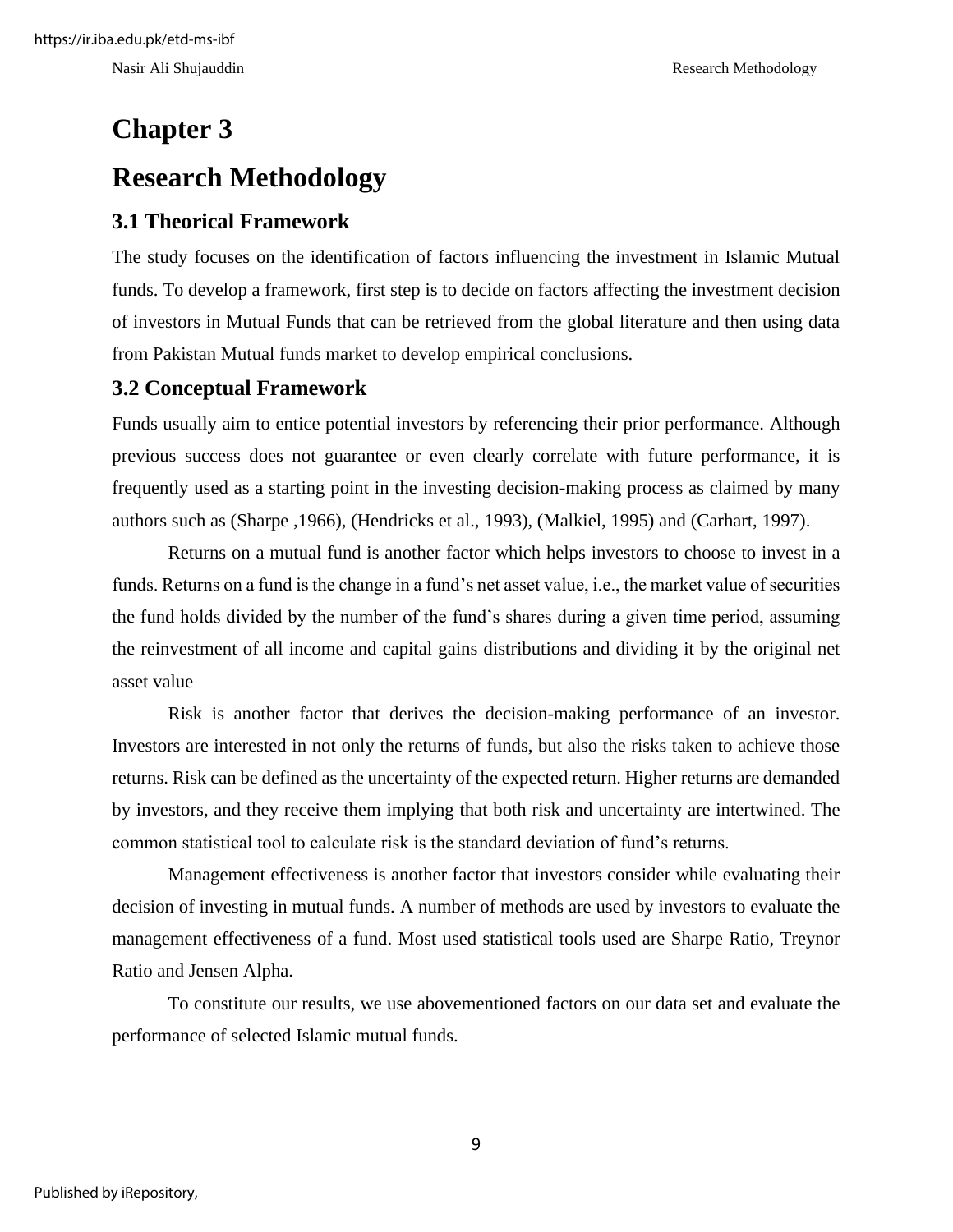Nasir Ali Shujauddin Research Methodology

#### <span id="page-16-0"></span>**3.3 Data**

Islamic mutual funds industry in Pakistan is relatively a new market as compared to the conventional mutual funds market. For this study, the data is comprised of the funds that are older than five years. Sample data is comprised of three money market mutual funds and eight Islamic income funds. The data consist of monthly returns from the period January 2015 to December 2020. The Net Asset value of the funds is collected from the Mutual Funds Association of Pakistan (MUFAP). For Risk free return, 1 Month KIBOR is used which is obtained from State Bank of Pakistan website. KSE-100 Index is used as a market benchmark and monthly index price is collected from Pakistan Stock Exchange website. Table below include the funds included in this study along with the names of asset management company managing these funds.

<span id="page-16-1"></span>

| <b>Mutual Fund</b>                       | <b>Managed by</b><br>Category |                                                           |  |  |
|------------------------------------------|-------------------------------|-----------------------------------------------------------|--|--|
| Al Ameen Islamic Cash Fund               | <b>Money Market</b>           | <b>UBL</b> Funds                                          |  |  |
| <b>HBL Islamic Money Market Fund</b>     | Money Market                  | <b>HBL Asset Management Limited</b>                       |  |  |
| Meezan Cash Fund                         | Money Market                  | Al Meezan Investment Management<br>Limited                |  |  |
| <b>ABL Islamic Income Fund</b>           | Income Fund                   | Management<br>ABL<br>Asset<br>Co.<br>Limited              |  |  |
| Al Ameen Islamic Sovereign Fund          | Income Fund                   | <b>UBL</b> Funds                                          |  |  |
| Alfalah GHP Islamic Income Fund          | Income Fund                   | Alfalah<br><b>GHP</b><br>Investment<br>Management Limited |  |  |
| Atlas Islamic Income Fund                | Income Fund                   | <b>Atlas Asset Management Limited</b>                     |  |  |
| Faysal Islamic Savings<br>Growth<br>Fund | Income Fund                   | <b>Faysal Funds Limited</b>                               |  |  |
| JS Islamic Income Fund                   | Income Fund                   | <b>JS</b> Investment Limited                              |  |  |
| Meezan Islamic Income Fund               | Income Fund                   | Al Meezan Investment Management<br>Limited                |  |  |
| Meezan Sovereign Fund                    | Income Fund                   | Al Meezan Investment Management<br>Limited                |  |  |

#### **Table 2: Data**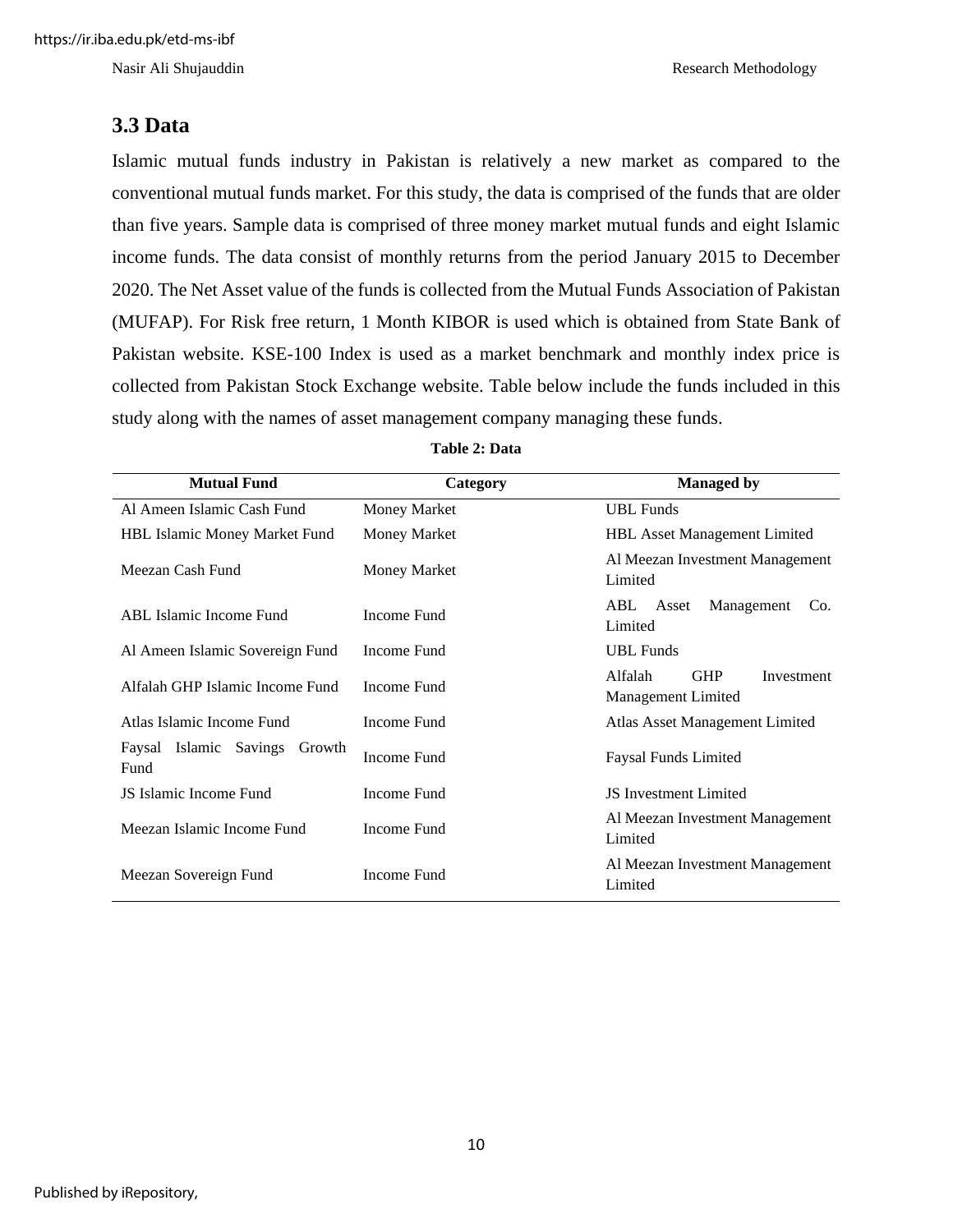# <span id="page-17-1"></span><span id="page-17-0"></span>**Chapter 4 Results and Calculations**

Funds monthly Net Asset Value (NAV) prices are used to calculate the monthly returns of the funds. Similarly, Market return is calculated by using the monthly index prices of the KSE-100 index monthly return. Six years data from January 2015 to December 2020 is used for the calculations. Calculation is done by using R studio Performance Analytics package. Descriptive statistics of the data is given below.

<span id="page-17-2"></span>

|                                      | Min      | Q <sub>1</sub> | <b>Median</b> | <b>Mean</b> | Q3     | <b>Max</b> |
|--------------------------------------|----------|----------------|---------------|-------------|--------|------------|
| <b>KSE.100</b>                       | $-23.04$ | $-2.9775$      | 0.125         | 0.1131      | 4.1975 | 16.69      |
| 1 Month KIBOR                        | 6.21     | 6.287          | 6.98          | 8.168       | 9.265  | 13.81      |
| Al Ameen Islamic Cash Fund           | 0.26     | 4.582          | 5.085         | 6.305       | 7.793  | 12.3       |
| <b>HBL Islamic Money Market Fund</b> | 0.41     | 4.128          | 5.06          | 6.014       | 7.265  | 12.33      |
| Meezan Cash Fund                     | 0.13     | 4.272          | 5.11          | 6.326       | 7.88   | 21.34      |
| <b>ABL</b> Islamic Income Fund       | 3.35     | 4.73           | 6.015         | 6.941       | 8.815  | 13.71      |
| Al Ameen Islamic Sovereign Fund      | $-1.59$  | 3.973          | 5.905         | 6.11        | 8.158  | 15.45      |
| Alfalah GHP Islamic Income Fund      | 0.22     | 4.395          | 5.885         | 6.272       | 7.935  | 13.24      |
| Atlas Islamic Income Fund            | 2.67     | 4.815          | 5.705         | 6.782       | 8.28   | 13.23      |
| Faysal Islamic Savings Growth Fund   | 2.99     | 4.683          | 6.51          | 6.589       | 8.182  | 12.53      |
| JS Islamic Income Fund               | 11.71    | 3.8            | 5.47          | 5.608       | 8.512  | 16.77      |
| Meezan Islamic Income Fund           | 1.04     | 4.68           | 6.125         | 6.645       | 8.377  | 13.29      |
| Meezan Sovereign Fund                | 1.43     | 4.125          | 5.95          | 6.629       | 9.408  | 20.19      |

**Table 3: Descriptive Statistics (Monthly Returns in %)**

Based on the results above, Meezan Cash Fund, Meezan Sovereign Fund and JS Islamic Income Fund are the three funds which outperformed the KSE 100 Index maximum return of 16.69 % and 1 Month KIBOR of 13.81%. Appendix (i) graphs represent the returns of other funds involve in our sample.

To evaluate the overall performance, other statistical methods are used in this study. The risk and return relationship can be evaluated using standard deviation. Standard deviation of funds and market returns can be calculated by using the following equation: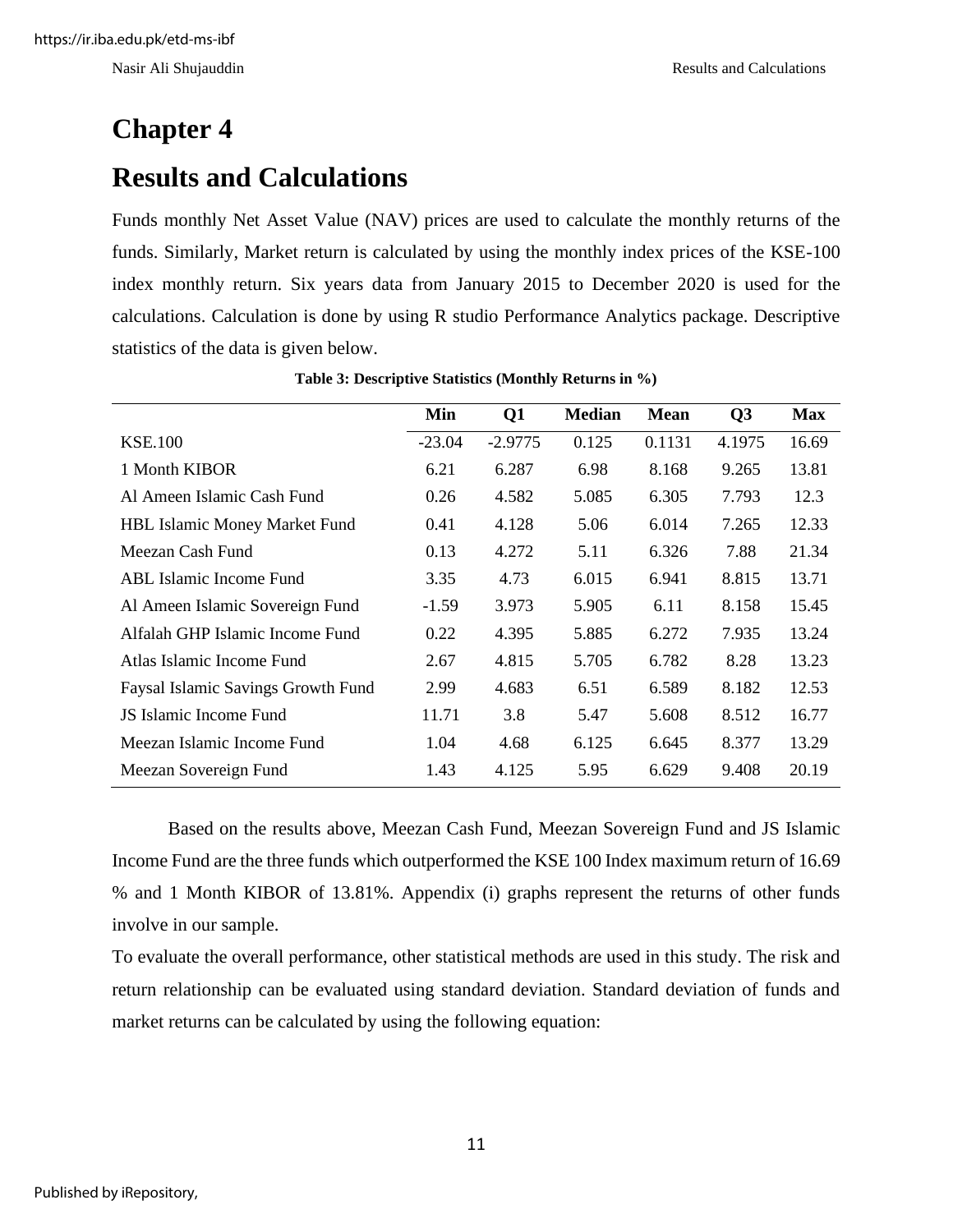Standard Deviation of Returns = 
$$
\delta_{\text{Returns}} = \sqrt{\frac{\sum (R_t - \overline{R})^2}{T}}
$$

here,

$$
R_t
$$
 = Returns at month t

 $\overline{R}$  = Mean Returns and T is the total number of months

The next tool is used in the study is Sharpe Ratio. It is the most commonly used measure of risk adjusted performance. Sharpe Ratio is calculated by using the following formula:

Sharpe Ratio = 
$$
\frac{\text{Average excess return of a Fund}}{\text{Standard Deviation of Fund's excess return}}
$$

The Sharpe Ratio is based on the risk-reward trade-off. A high Sharpe Ratio indicates that the fund provides a high level of return for its level of volatility.

Next tool used in the study is Treynor Ratio which is also a measure of risk adjusted performance and a slight variation of Sharpe ratio. Treynor Ratio is calculated by using the following equation:

> Treynor Ratio = Average excess return of a Fund Systematic Risk (β)

Jensen Alpha is the next measure of risk adjusted performance used in this study. Jensen's, the second parameter of the CAPM model, indicates whether the portfolio manager is better or worse at stock selection than the market. An inferior manager has a Jensen's  $\alpha$  that is significantly negative, while a superior manager obtains a positive value of  $α$ . The Jensen's  $α$  can be estimated empirically from a time series of the historical returns on a given investment and the historical returns on the market portfolio. The most common way to estimate alpha is a linear regression of the excess return of the given portfolio on the excess return of the market portfolio, where beta is the slope of the regression line:

$$
R_p - R_f = \alpha + \beta (R_m - R_f)
$$

Published by iRepository,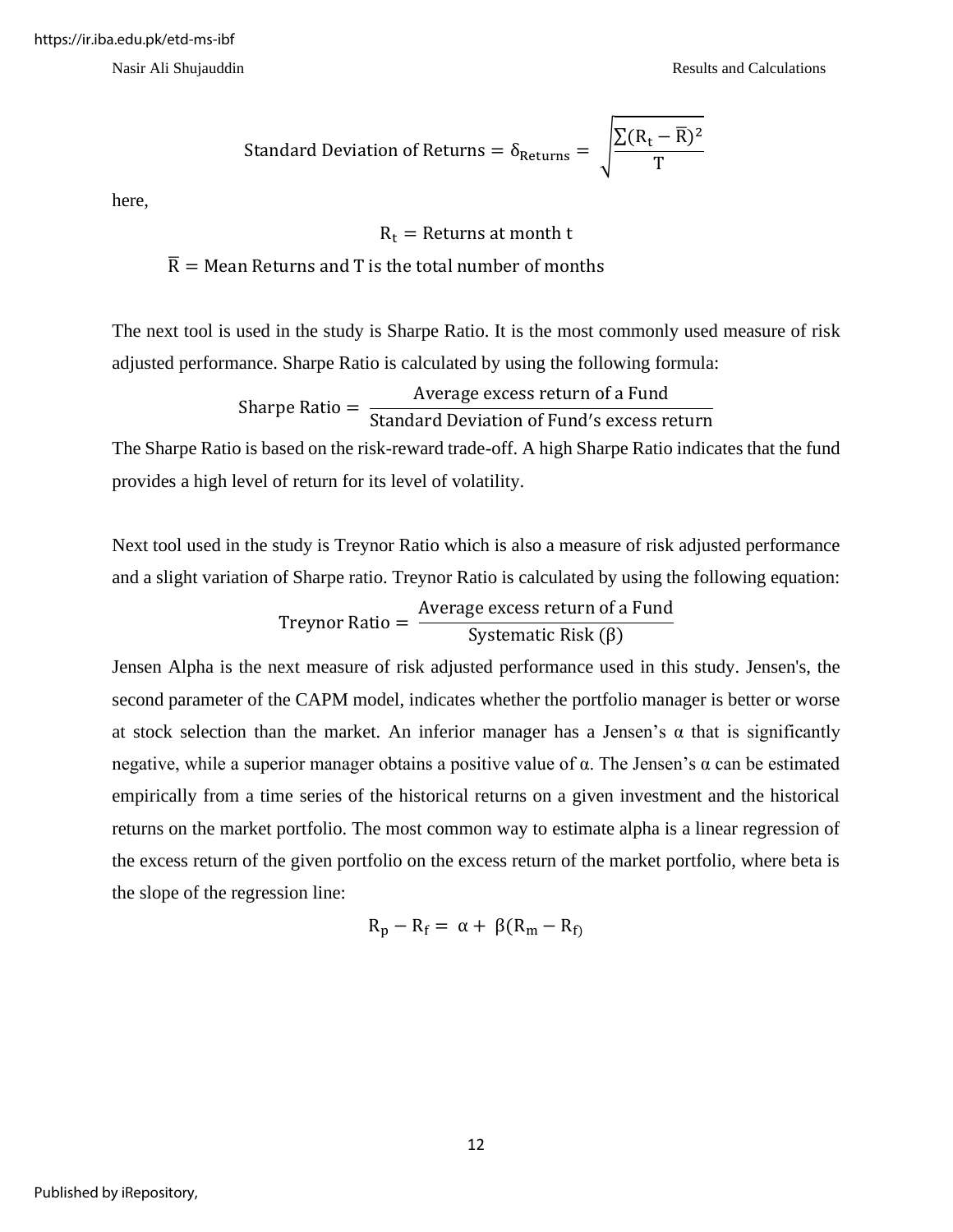### <span id="page-19-0"></span>**4.1 Results**

Following table represent the results of the calculation.

<span id="page-19-1"></span>

| <b>Table 4: Results</b>              |                           |                     |                      |                |  |  |  |
|--------------------------------------|---------------------------|---------------------|----------------------|----------------|--|--|--|
|                                      | <b>Standard Deviation</b> | <b>Sharpe Ratio</b> | <b>Treynor Ratio</b> | Jensen's alpha |  |  |  |
| Al Ameen Islamic Cash Fund           | 0.02647363                | $-0.007036667$      | 0.06236419           | 0.06307748     |  |  |  |
| <b>HBL Islamic Money Market Fund</b> | 0.02687595                | $-0.00801553$       | 0.05732612           | 0.06020195     |  |  |  |
| Meezan Cash Fund                     | 0.03064428                | $-0.006010548$      | 0.07136201           | 0.06328244     |  |  |  |
| ABL Islamic Income Fund              | 0.02669837                | $-0.00459641$       | 0.07068615           | 0.06941311     |  |  |  |
| Al Ameen Islamic Sovereign Fund      | 0.03328884                | $-0.006181418$      | 0.06942014           | 0.0611625      |  |  |  |
| Alfalah GHP Islamic Income Fund      | 0.02887494                | $-0.00656644$       | 0.06399076           | 0.06276727     |  |  |  |
| Atlas Islamic Income Fund            | 0.02657274                | $-0.00521608$       | 0.06966644           | 0.06788183     |  |  |  |
| Faysal Islamic Savings Growth Fund   | 0.0243578                 | $-0.00648241$       | 0.0798636            | 0.06594066     |  |  |  |
| JS Islamic Income Fund               | 0.04816095                | $-0.00529936$       | 0.04694184           | 0.05621437     |  |  |  |
| Meezan Islamic Income Fund           | 0.02897273                | $-0.005227617$      | 0.06813585           | 0.06643998     |  |  |  |
| Meezan Sovereign Fund                | 0.04237556                | $-0.003613849$      | 0.07375877           | 0.06631516     |  |  |  |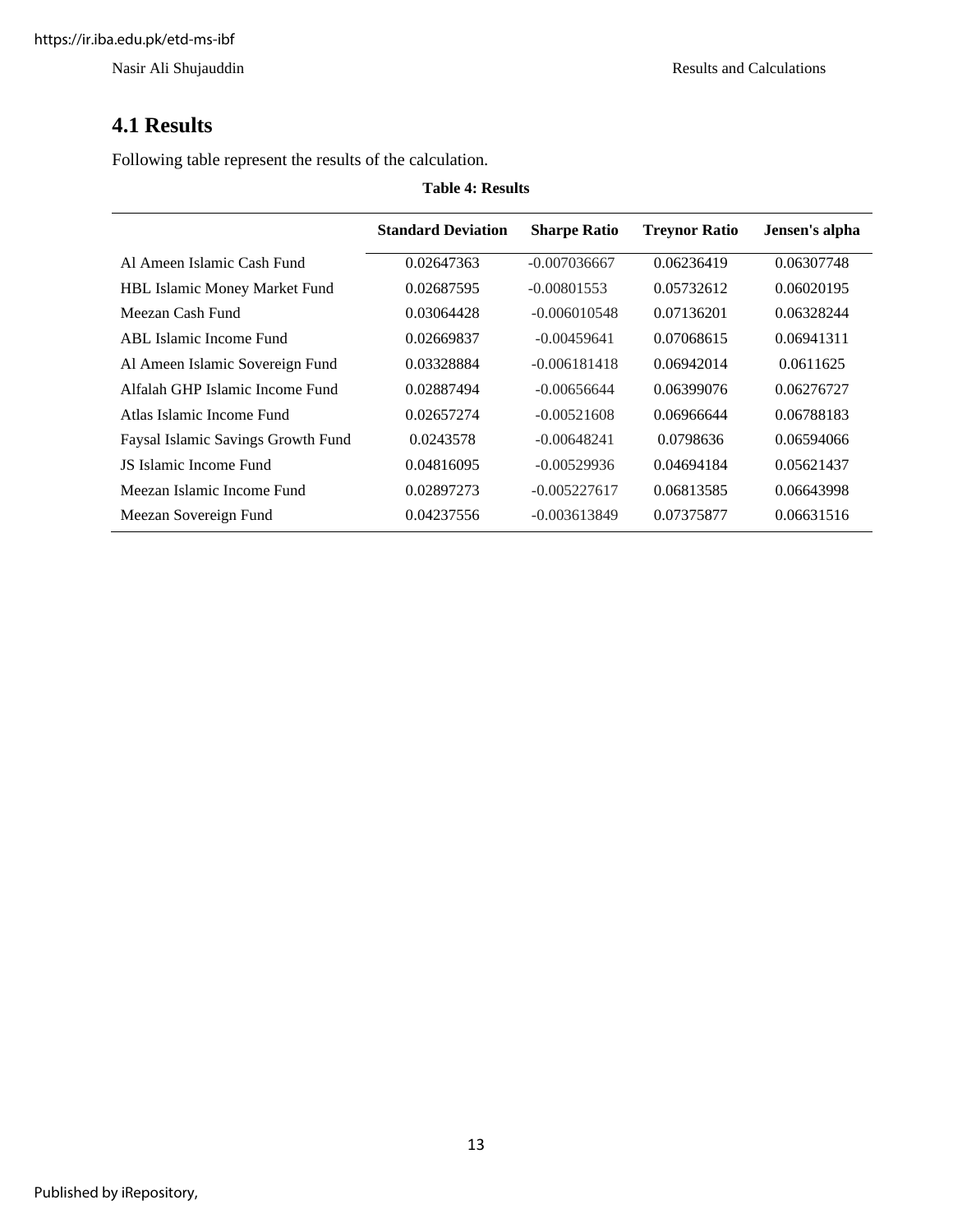Nasir Ali Shujauddin Conclusion

# <span id="page-20-1"></span><span id="page-20-0"></span>**Chapter 5 Conclusion**

Mutual Funds industry in Pakistan is still struggling to maximize its market share against total size of bank deposits mainly due to lack of awareness, stringent regulatory framework and restricted product mix. Sometimes, these inefficiencies become an opportunity for the investors or sometimes weaknesses and vice versa. We find that few categories underperform in comparison with inflation or real interest rate and stock market, which is not surprising given the evidence in other from across the world.

We have also found that standard deviation is not very high because money market funds have to maintain its weighted average maturity of underlying assets within 90 days maturity. The category carries less interest rate risk. On the other hand, Income funds carry slightly higher interest rate risk because it mainly invests in medium to long term debt securities. Its weighted average maturity is comparatively high but fund manager manages its weighted average maturity based on his interest rate outlook to mitigate interest rate risk to the maximum extent.

Secondly, another important factor is, in equities, fund managers have bundle of choices within permissible equity securities. As per theory of portfolio manager, fund manager normally manages entire portfolio within 15 to 20 securities but every portfolio has a niche to differentiate with the performance of equity fund of other AMC. The core portfolio would be more or less same to track the benchmark but there will be some second tier equity securities to generate ALPHA. On the other hand, in money market and income fund, fund managers have an opportunity to differentiate with expense ratio because other shariah compliant debt instruments and to some extent rates of saving deposits would be same. Therefore, standard deviation is under limited range.

Then we have Sharp Ratio. The average Sharp Ratio will be high when interest rate is on declining trend because medium to long term exposure in government and corporate debt instruments offer premium without taking additional risk and vice versa. Sharp ratio is within the range of -0.3% to -0.8% in long term which is quite decent for money market and debt funds because both categories are managing maximum portion of the portfolio in risk free sovereign debt securities. Therefore, excess return would generate under from trading gain while staying under the same securities.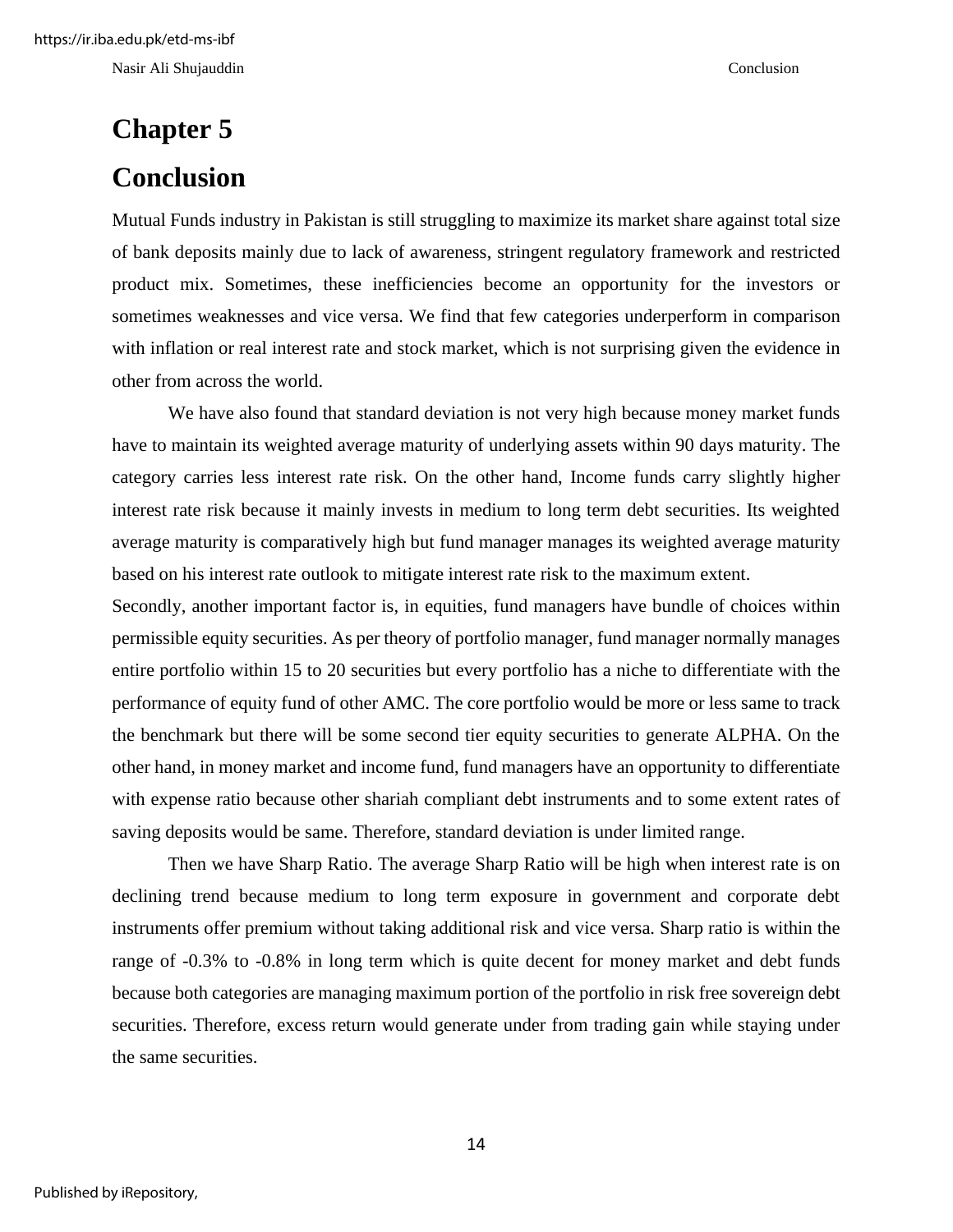Nasir Ali Shujauddin Conclusion

Then we have Treynor Ratio. In mutual funds, we have multiple factors that directly impact on performance and cash flows. Mainly, interest rate is the key factor that directly impacts the Treynor Ratio but sometimes changes in taxes and changes in key economic indication like foreign reserves, current account deficit or month on month inflation rate will affect the performance of mutual funds. The average Treynor Ratio is high because of frequent changes in interest rate environment in Pakistan.

Then we have Jensen's Alpha Ratio. As expected, it is comparatively high mainly because of un availability of comparative benchmark rates. In Shariah Compliant Money Market and Income Fund, we can benchmark rates published by Mutual Fund Association of Pakistan on Monthly Basis. The rates are very basic and it can be obtained from different banks on saving deposits without disclosing the amount and the holding period.

Secondly, the historical return of all these products is different because it is mainly driven on the market view of Fund Manager.

In our overall study, performance of equity funds is solely dependent on the expertise, experience and resources of equity fund management and research team but sometimes unexpected cash flows would hurt the investment strategy of fund manager. In money market and income funds, conventional funds are not hindered by unexpected inflows because they have an option to deploy the cash in Treasury Bills at any point in time, however, shariah compliant funds are faced with dire issues due to cash flows as there are restricted investment opportunities in the Pakistani market.

Secondly, change in interest rate doesn't directly pass on the impact of change to investors. Islamic Banks take maximum benefit of these changes and pass on the actual impact at a much later stage, thus benefiting extremely well on the back of restricted investment options for the investors. We have also witnessed the major gap in performance of Shariah Compliant Money Market Funds and Conventional Money Market Funds. Although, both products have similar investment guideline, but Shariah Compliant money market funds don't have ordinary option like treasury bills to avoid opportunity loss in case of unexpected cash flows.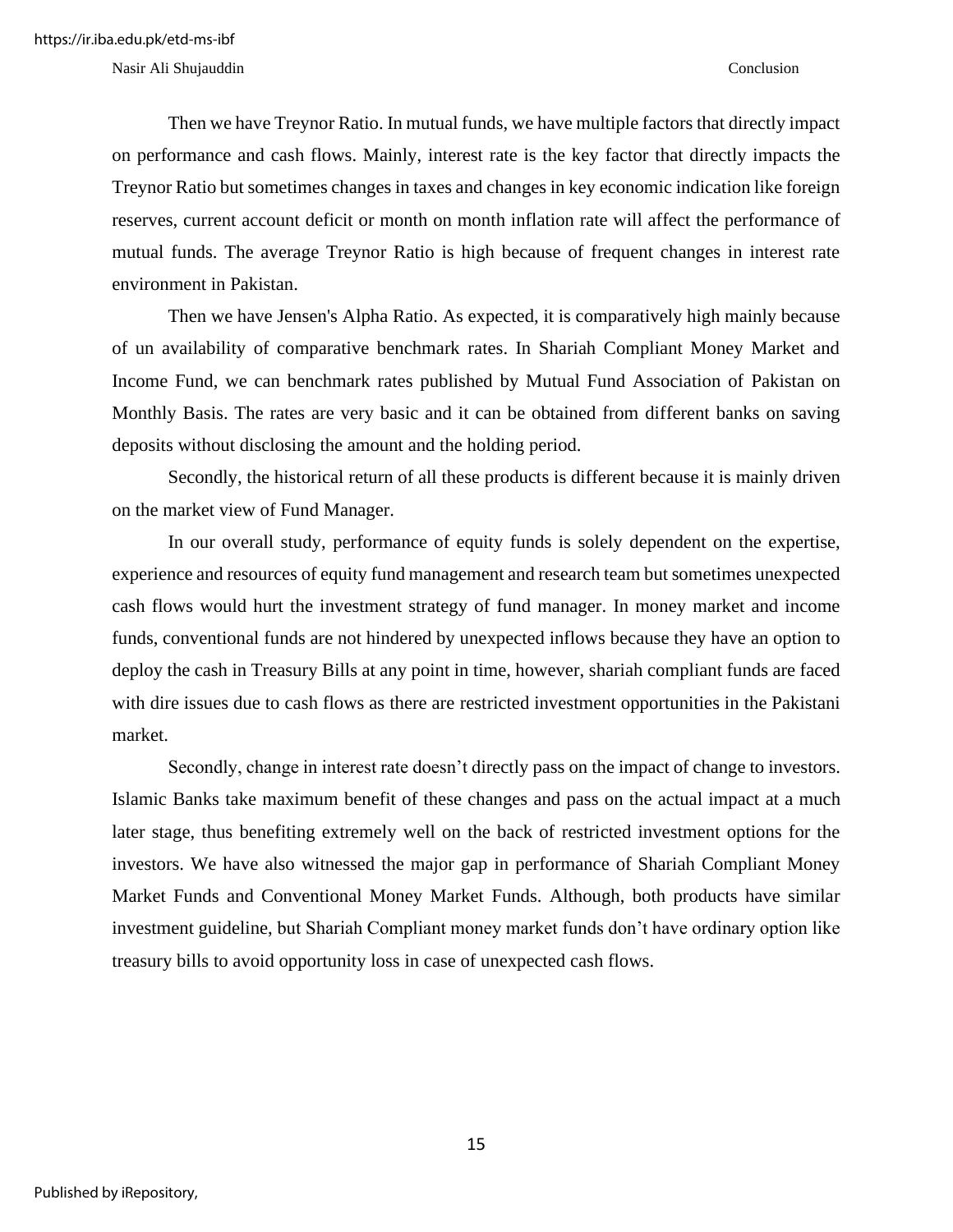### <span id="page-22-0"></span>**References**

- Abderrezak, F. (2008). The performance of Islamic equity funds: A comparison to conventional, Islamic and ethical benchmarks. Retrieved April, 1, 2010.
- Agussalim, M., Limakrisna, N., & Ali, H. (2017). Mutual funds performance: conventional and Sharia product. *International Journal of Economics and Financial Issues, 7*(4).
- Asad, M., & Siddiqui, D. A. (2019). Determinants of mutual funds performance in Pakistan. Asad, M. and Siddiqui, DA (2019). Determinants of Mutual Funds Performance in Pakistan. *International Journal of Social and Administrative Sciences, 4*(2), 85-107.
- Aziz, H., & Kurniawan, T. (2007). Modelling the volatility of the Sharia index: Evidence from the Kuala Lumpur Sharia index and Jakarta Islamic index. In *Proceedings of the international conference of the Islamic capital markets*.
- Cheema, M., Shah, S. A., & Burki, A. A. (2006). *The Role of Mutual Funds and Non-Banking Financial Companies in Corporate Governance in Pakistan*. Lahore University of Management Sciences, Centre for Management and Economic Sciences.
- Damato, K. (1996). Morningstar edges toward one-year ratings. *Wall Street Journal, 4*(5).
- Elfakhani, S., Hassan, M. K., & Sidani, Y. (2005, December). Comparative performance of Islamic versus secular mutual funds. In *12th Economic Research Forum Conference in Cairo, Egypt* (Vol. 53, pp. 19-21).
- Financial Economists Roundtable. (1996). Statement of Risk Disclosure by Mutual Funds. *Journal of Financial Services Research*, *11*, 227-232.
- Glauber, R. (1998). Relative Values: Using VAR to assess investment management performance. *Risk-London-Risk Magazine Limited-*, *11*, 39-72.
- Global Derivatives Study Group, & Group of Thirty. (1993). *Derivatives, Practices and Principles* (Vol. 3). Group of Thirty.
- Hassan, K., & Lewis, M. (Eds.). (2009). *Handbook of Islamic banking*. Edward Elgar Publishing.
- Hayat, R. (2006). An empirical assessment of Islamic equity fund returns. *Unpublished Master diss., Free University, Amsterdam*.
- Ippolito, R. A. (1992). Consumer reaction to measures of poor quality: Evidence from the mutual fund industry. *The Journal of Law and Economics*, *35*(1), 45-70.
- Jensen, M. C. (1968). The performance of mutual funds in the period 1945-1964. *The Journal of finance*, *23*(2), 389-416.
- Lintner, J. (1965). Security prices, risk, and maximal gains from diversification. *The journal of finance*, *20*(4), 587-615.
- Markowitz, H. (1952). The utility of wealth. *Journal of Political Economy*, *60*(2), 151-158.
- Modigliani, F., & Modigliani, L. (1997). Risk-adjusted performance. *Journal of portfolio management*, *23*(2), 45-54.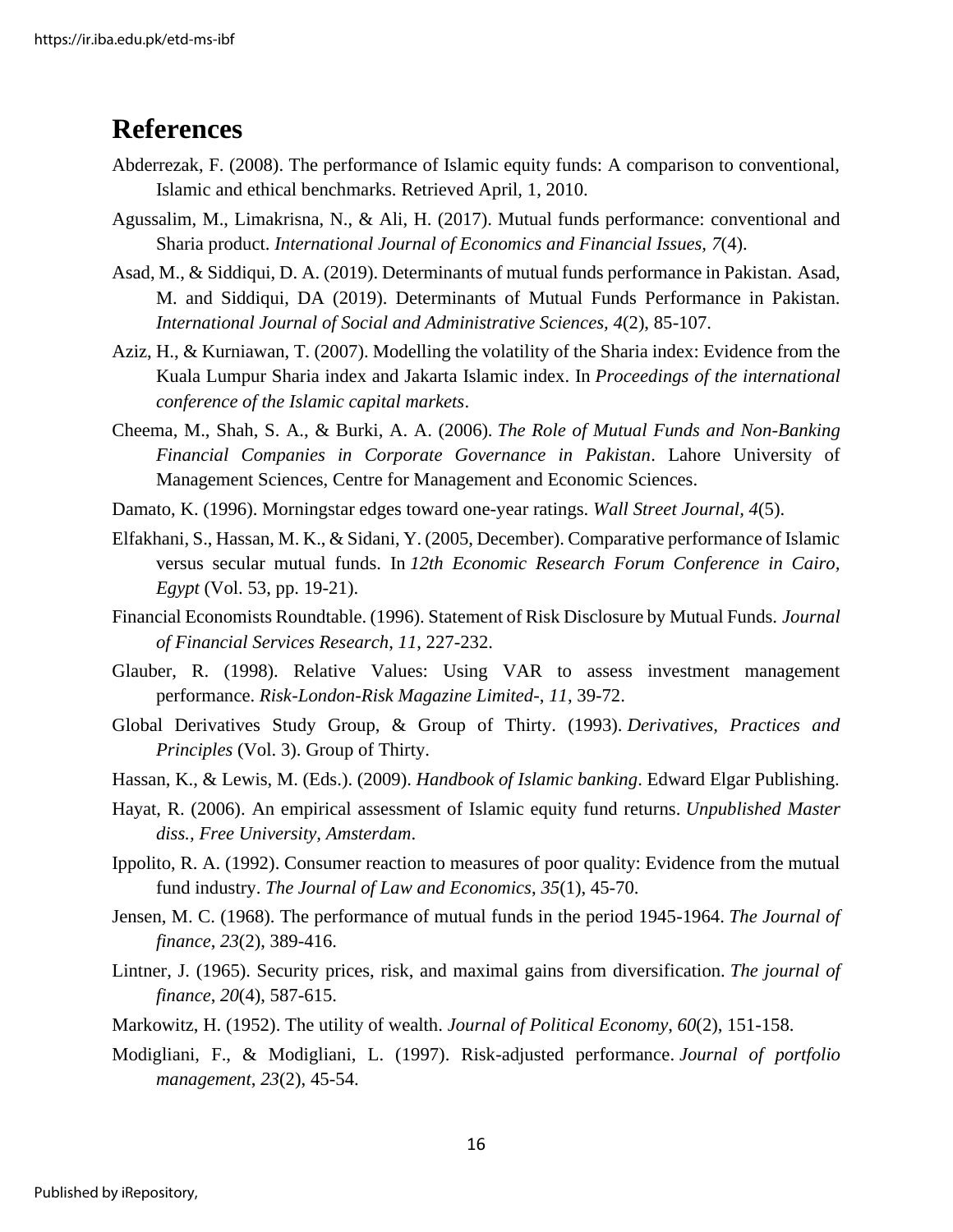- Rehman, A., & Baloch, Q. B. (2016). Evaluating Pakistan's Mutual Fund Performance: Validating through CAPM and Fama French 3-Factor Model. *Journal of Managerial Sciences*, *10*(1).
- Roll, R. (1977). A critique of the asset pricing theory's tests Part I: On past and potential testability of the theory. *Journal of financial economics*, *4*(2), 129-176.
- Sharpe, W. F. (1992). Asset allocation: Management style and performance measurement. *Journal of portfolio Management*, *18*(2), 7-19.
- Sharpe, W. F. (1964). Capital asset prices: A theory of market equilibrium under conditions of risk. *The Journal of finance*, *19*(3), 425-442.
- Sharpe, W. F. (1966). Mutual fund performance. *The Journal of business*, *39*(1), 119-138.
- Simons, K. (1998). Risk-adjusted performance of mutual funds. *New England Economic Review*, *9*, 33-48.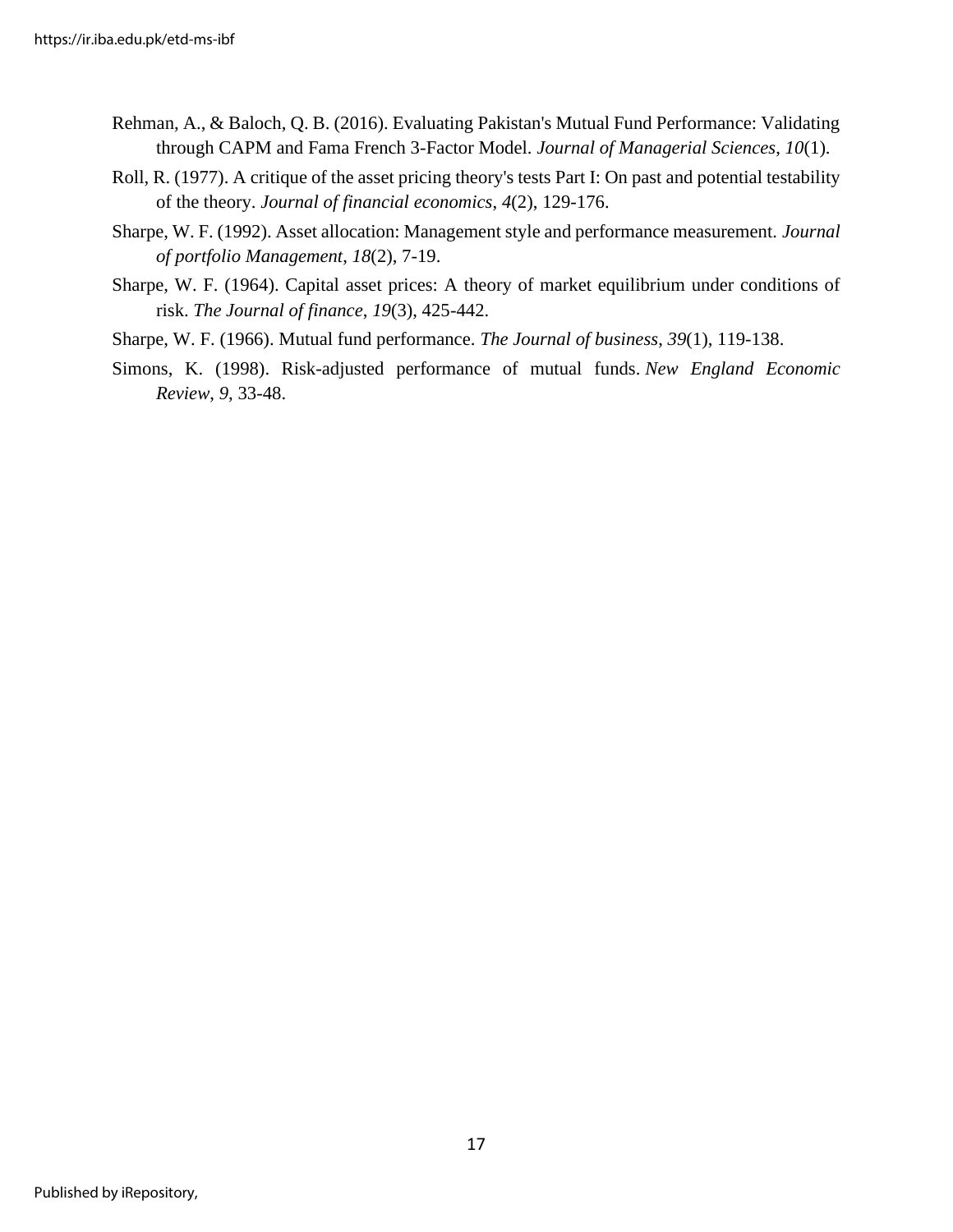# <span id="page-24-0"></span>**Appendix**

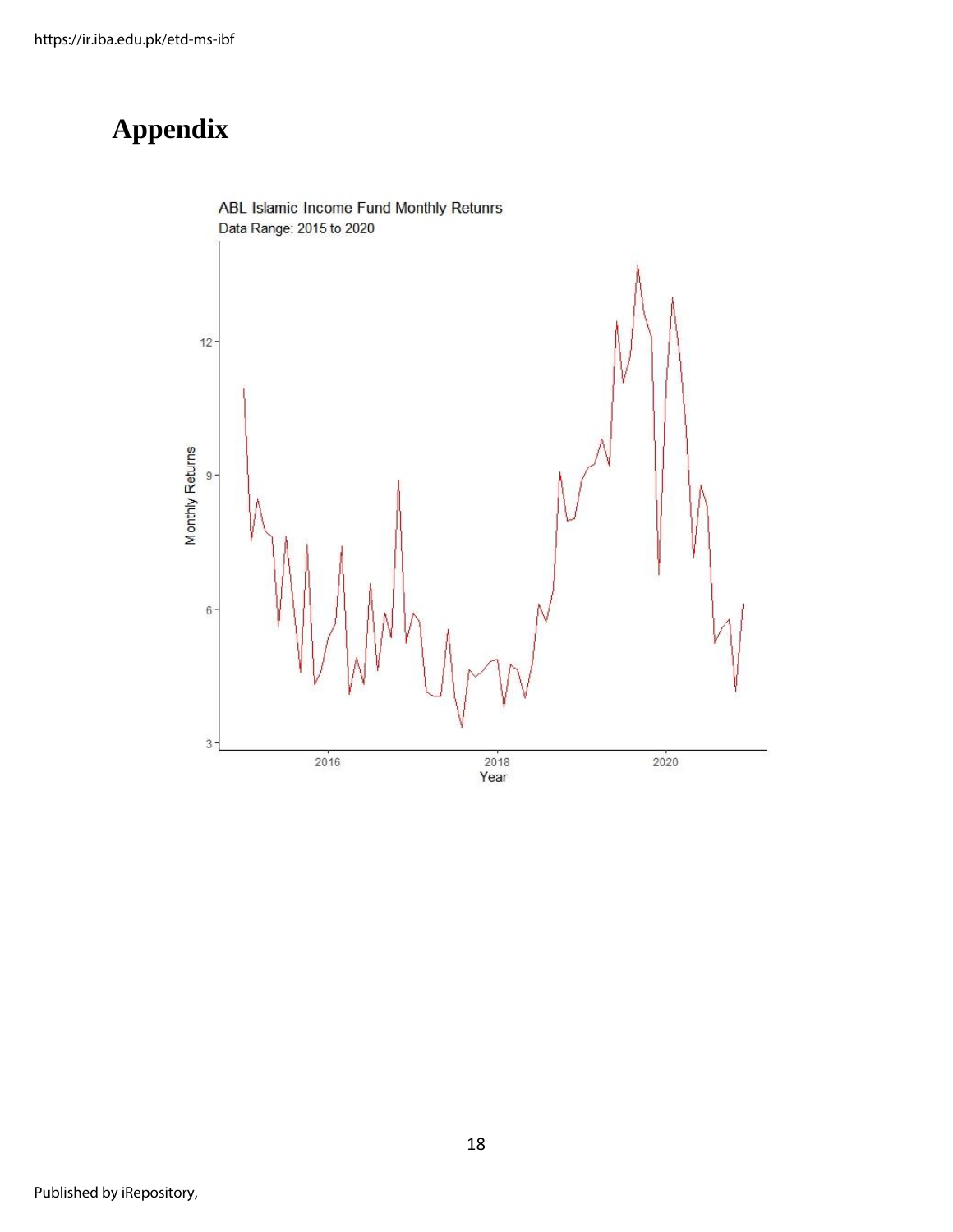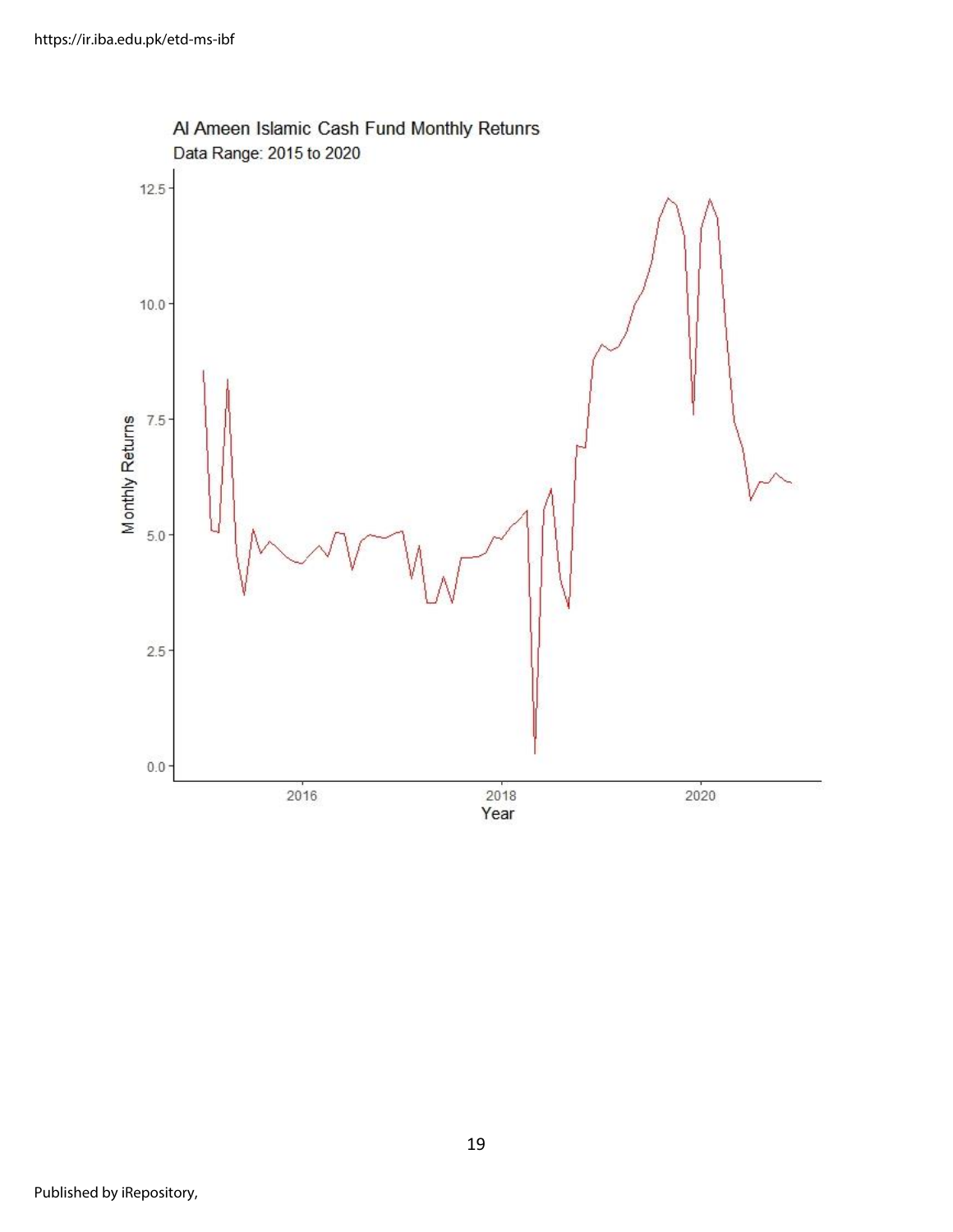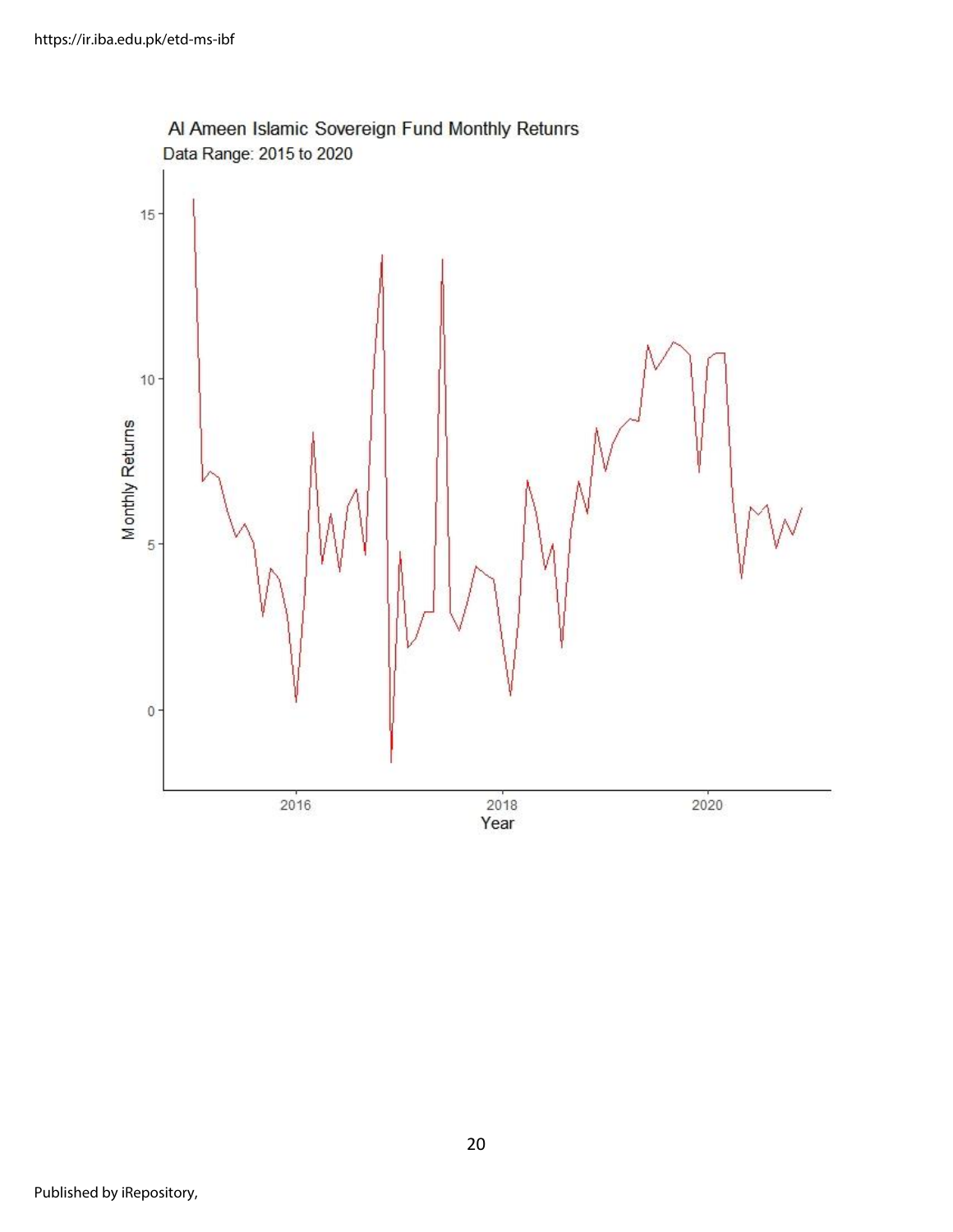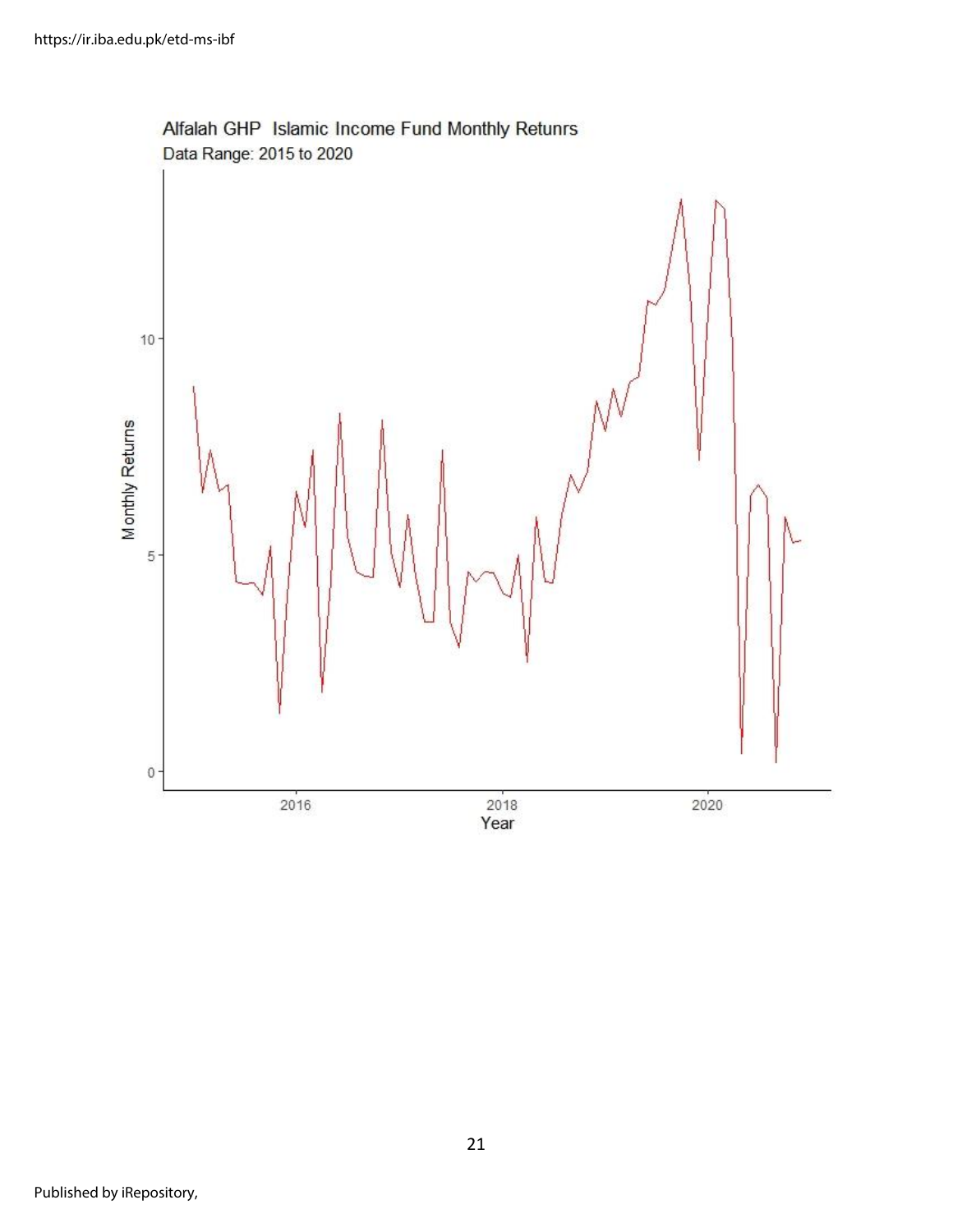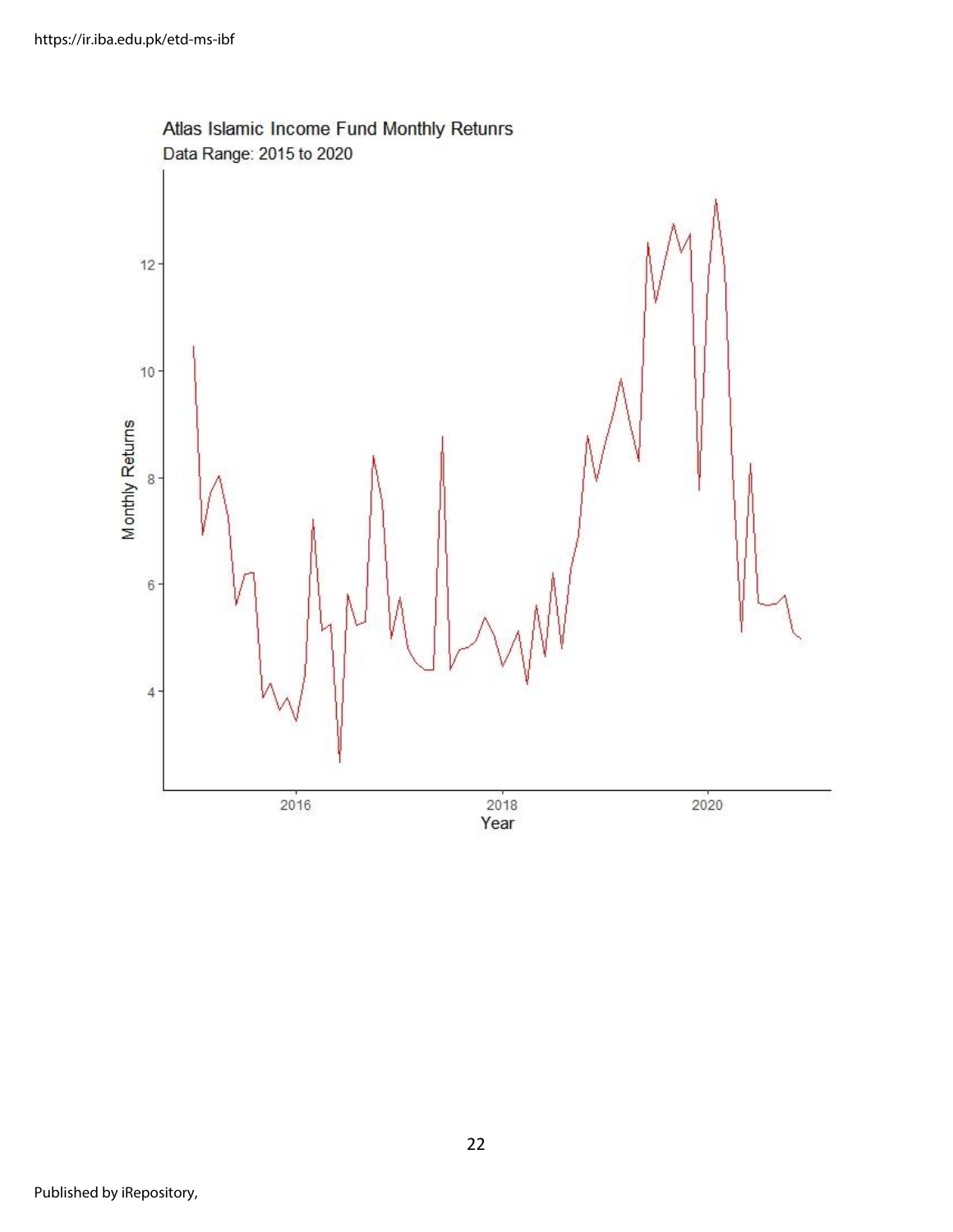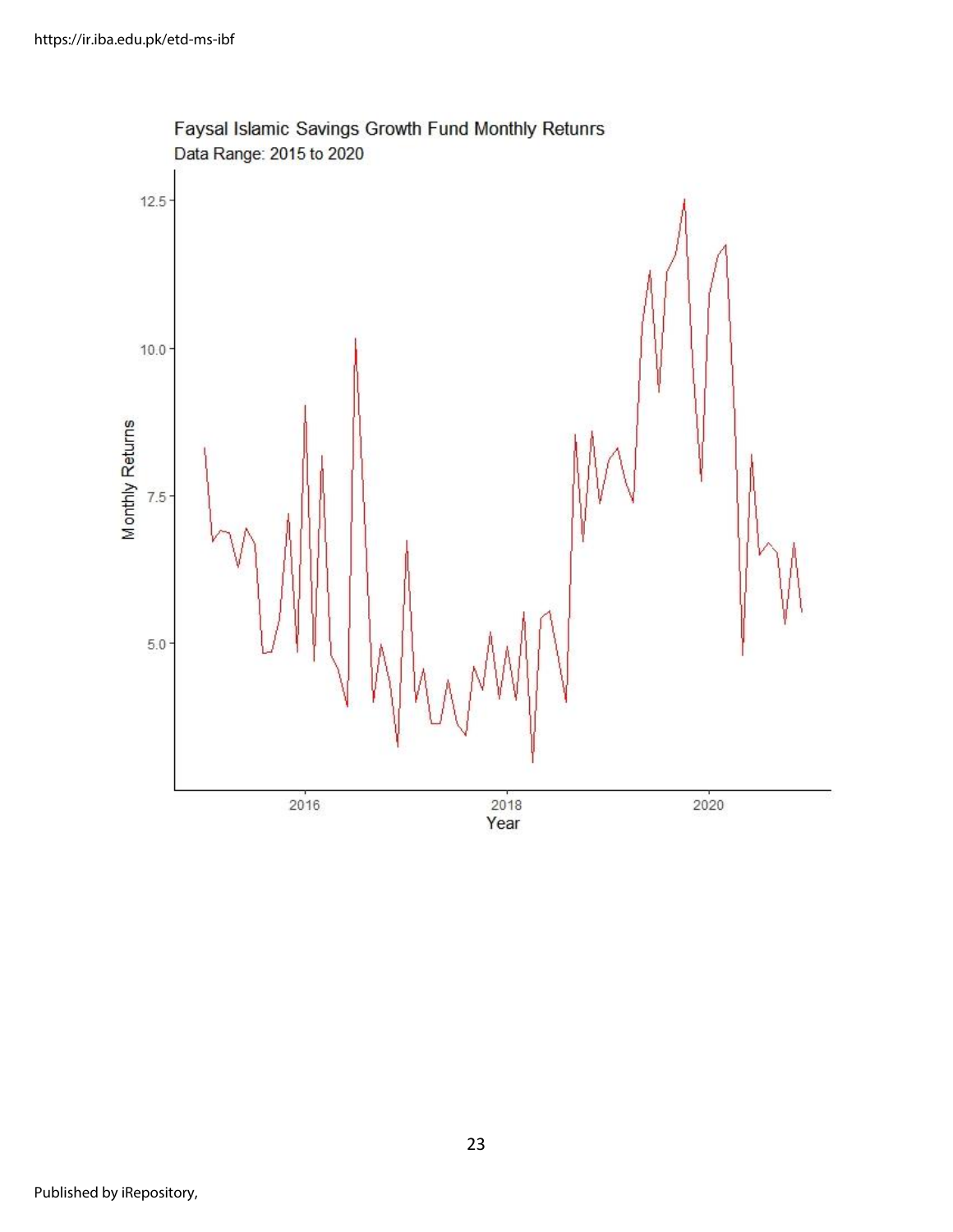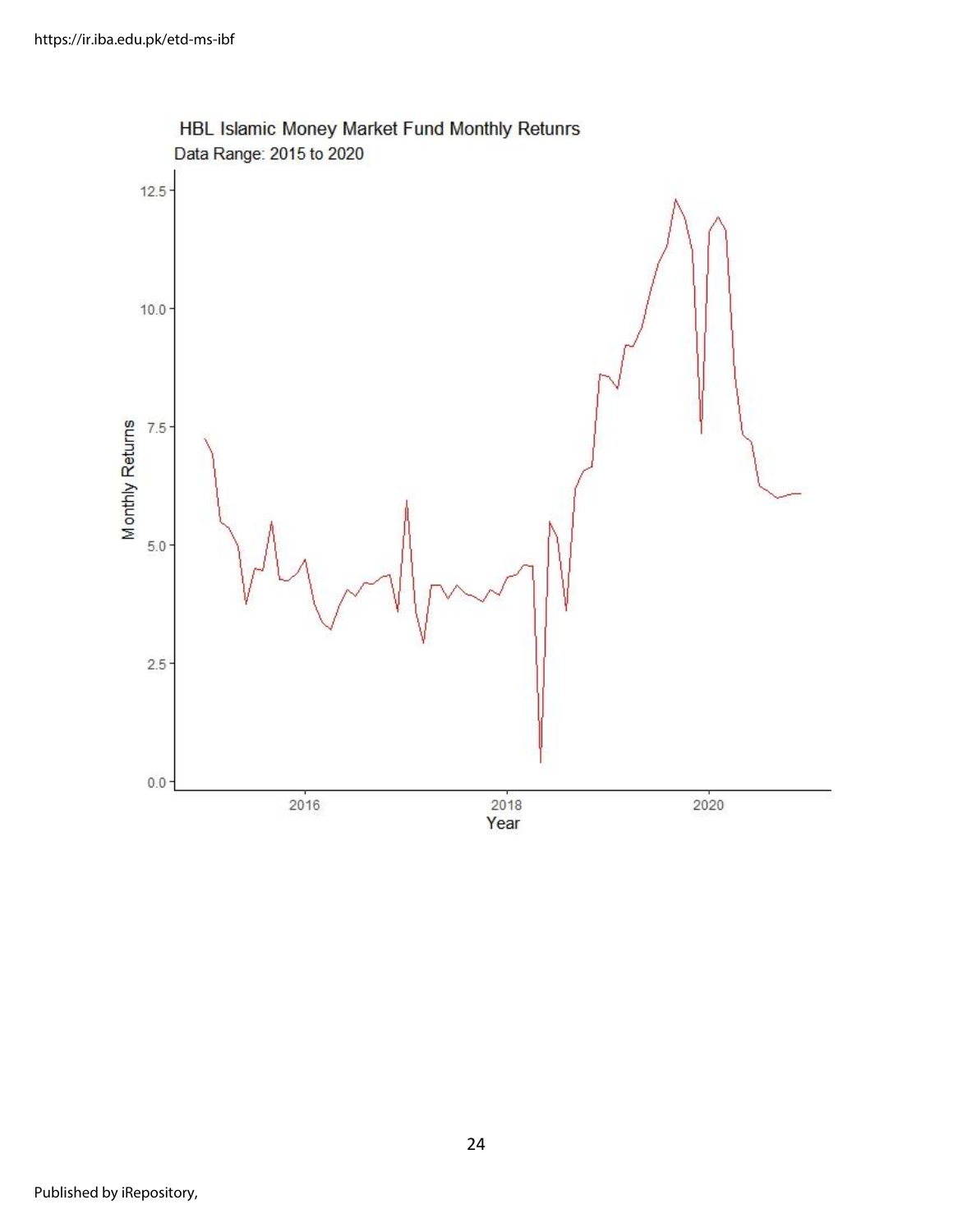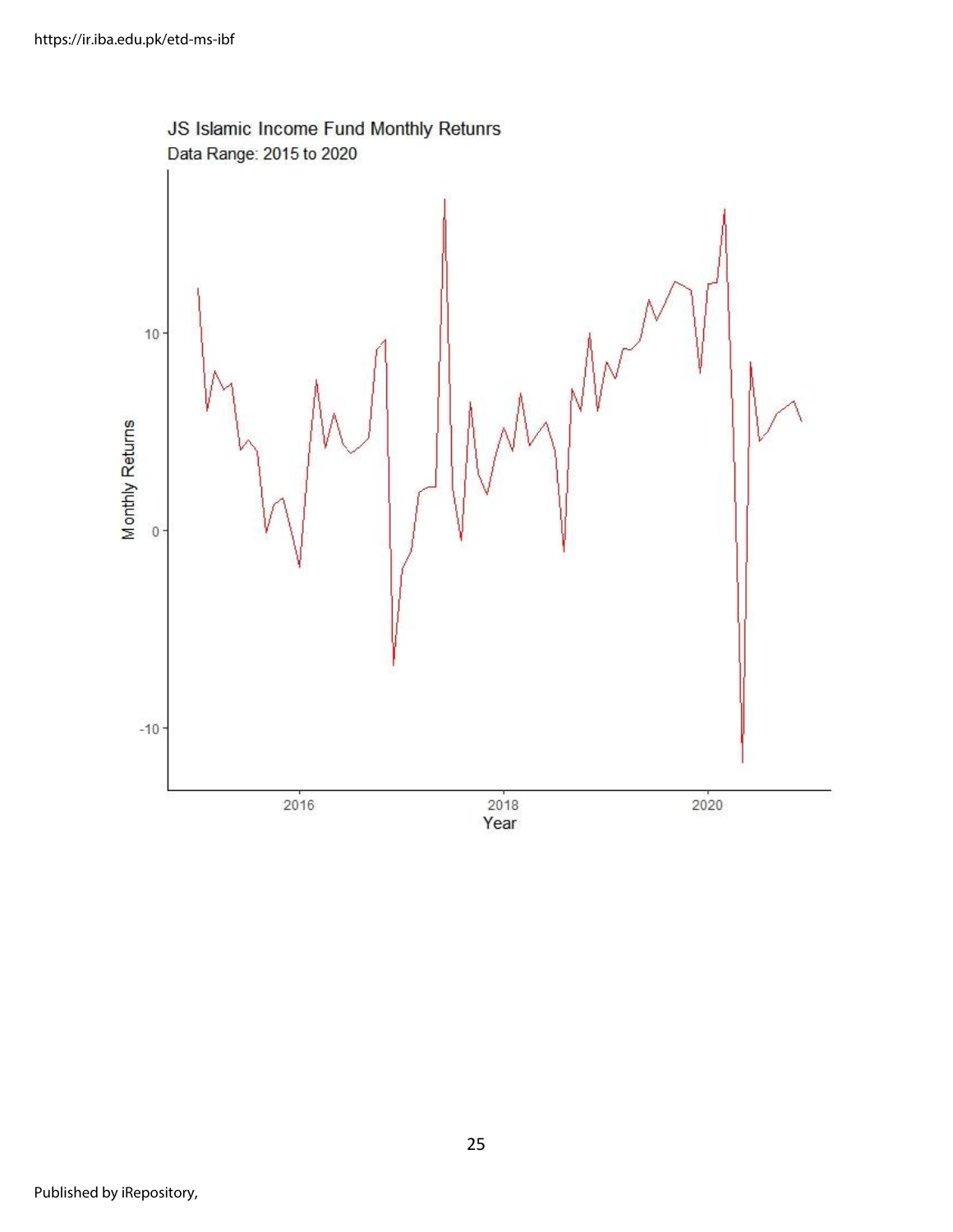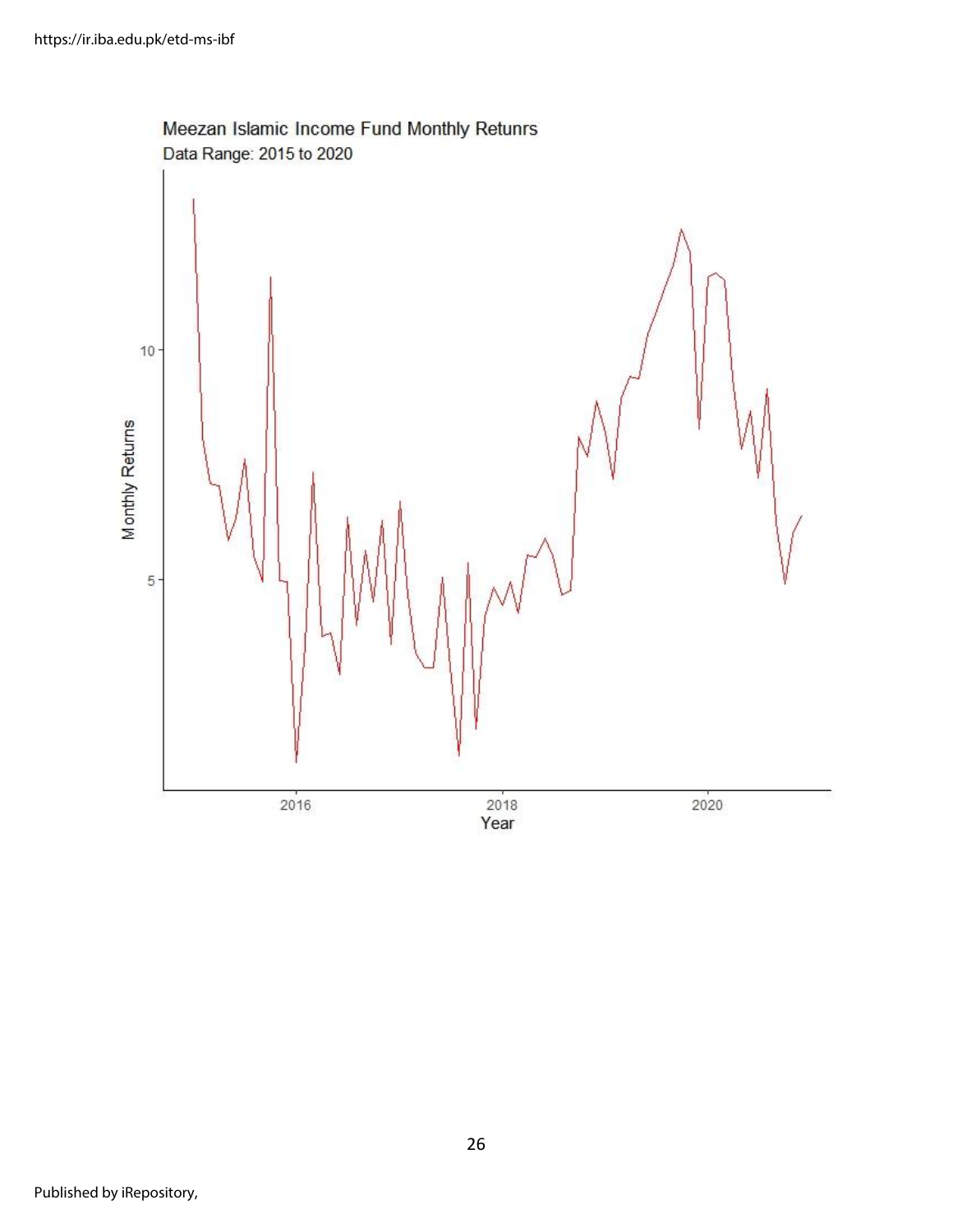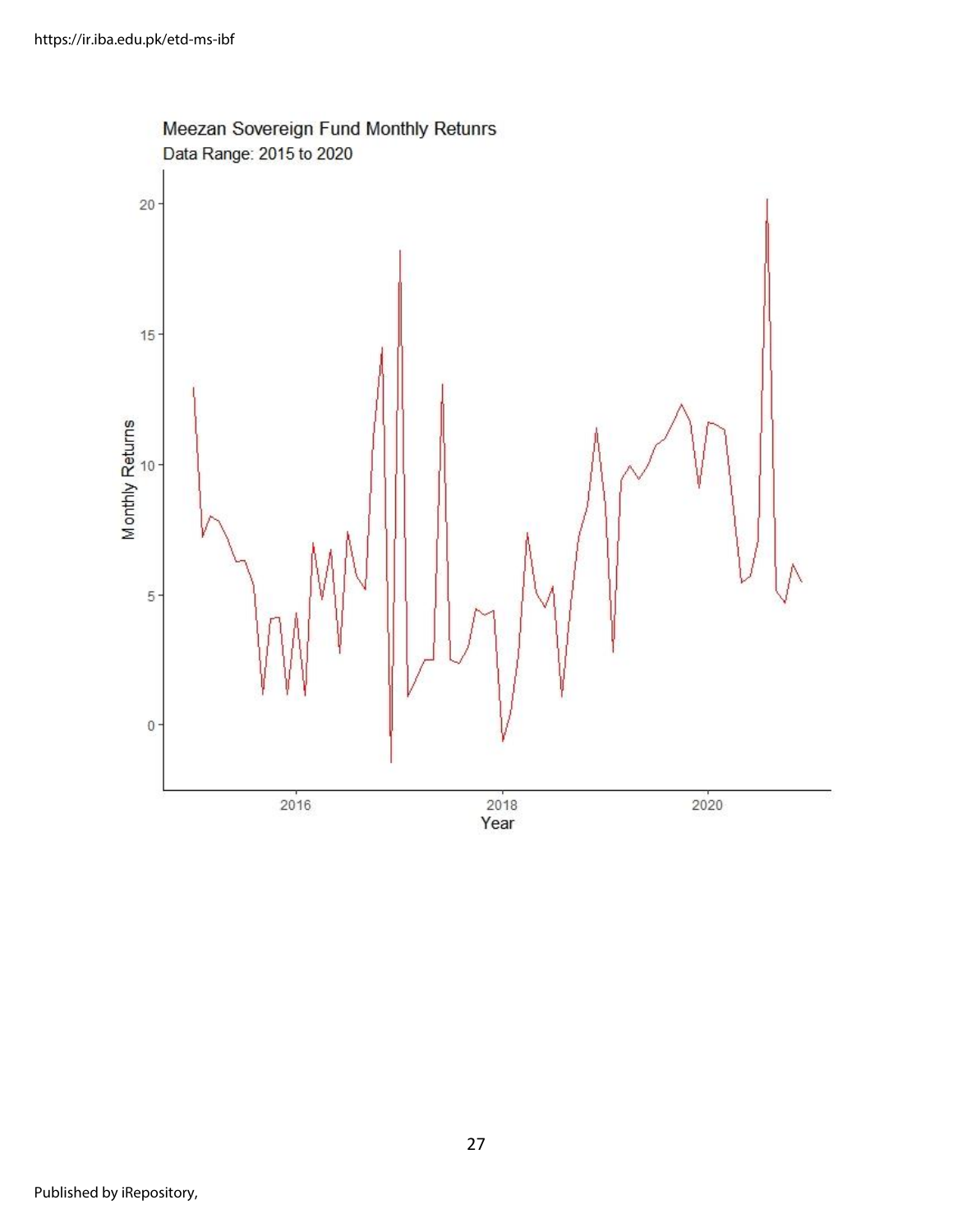